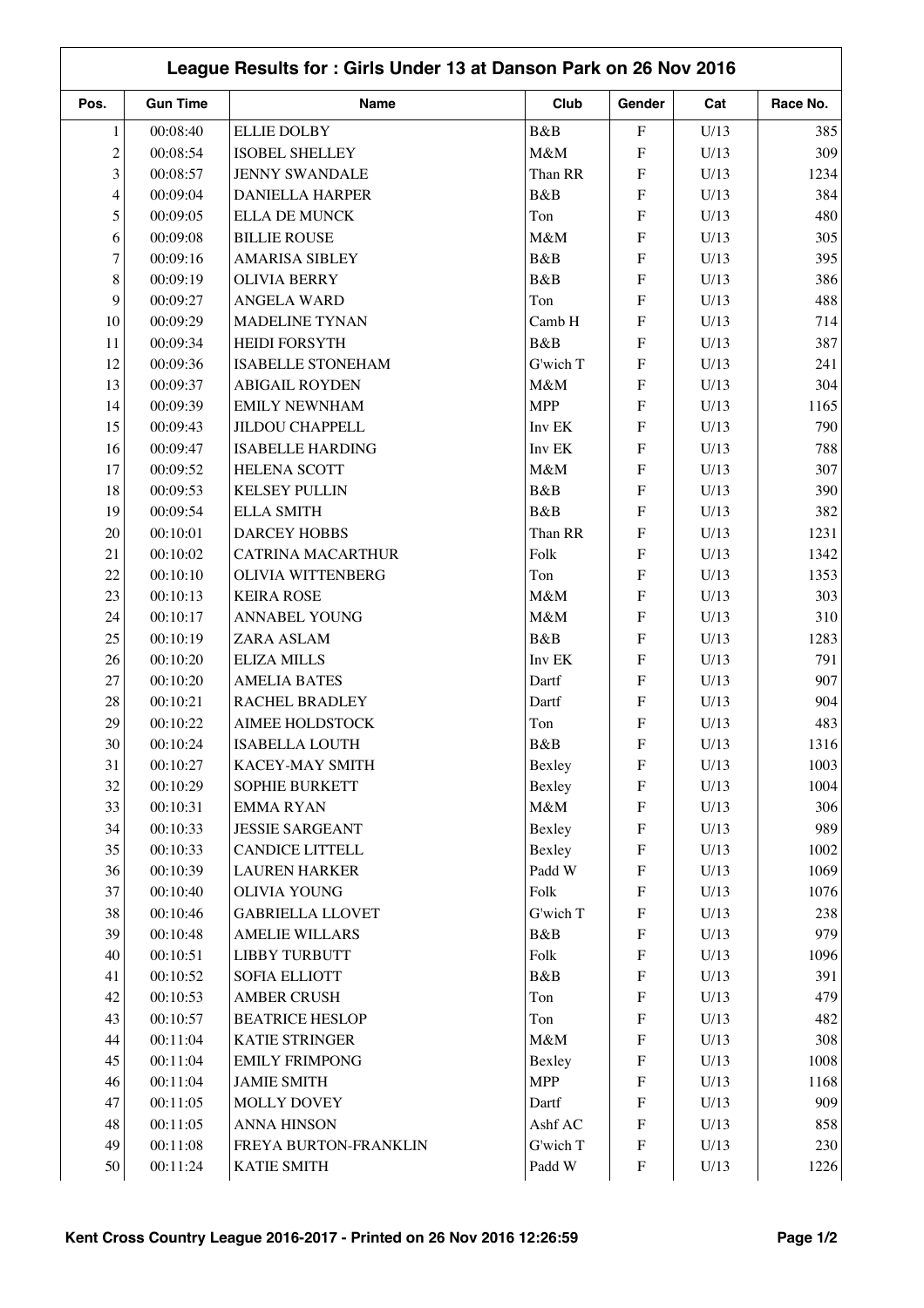|      | League Results for: Girls Under 13 at Danson Park on 26 Nov 2016 |                      |          |        |      |          |  |  |
|------|------------------------------------------------------------------|----------------------|----------|--------|------|----------|--|--|
| Pos. | <b>Gun Time</b>                                                  | <b>Name</b>          | Club     | Gender | Cat  | Race No. |  |  |
| 51   | 00:11:30                                                         | <b>KATIE MARSH</b>   | Camb H   | F      | U/13 | 711      |  |  |
| 52   | 00:11:43                                                         | <b>LAUREN BOWEN</b>  | Dartf    | F      | U/13 | 908      |  |  |
| 53   | 00:11:48                                                         | <b>GIULIA MITROI</b> | Dartf    | F      | U/13 | 1308     |  |  |
| 54   | 00:12:35                                                         | <b>AMELIE KLANGA</b> | G'wich T | F      | U/13 | 236      |  |  |
| 55   | 00:12:40                                                         | <b>CIARA HARROP</b>  | M&M      | F      | U/13 | 299      |  |  |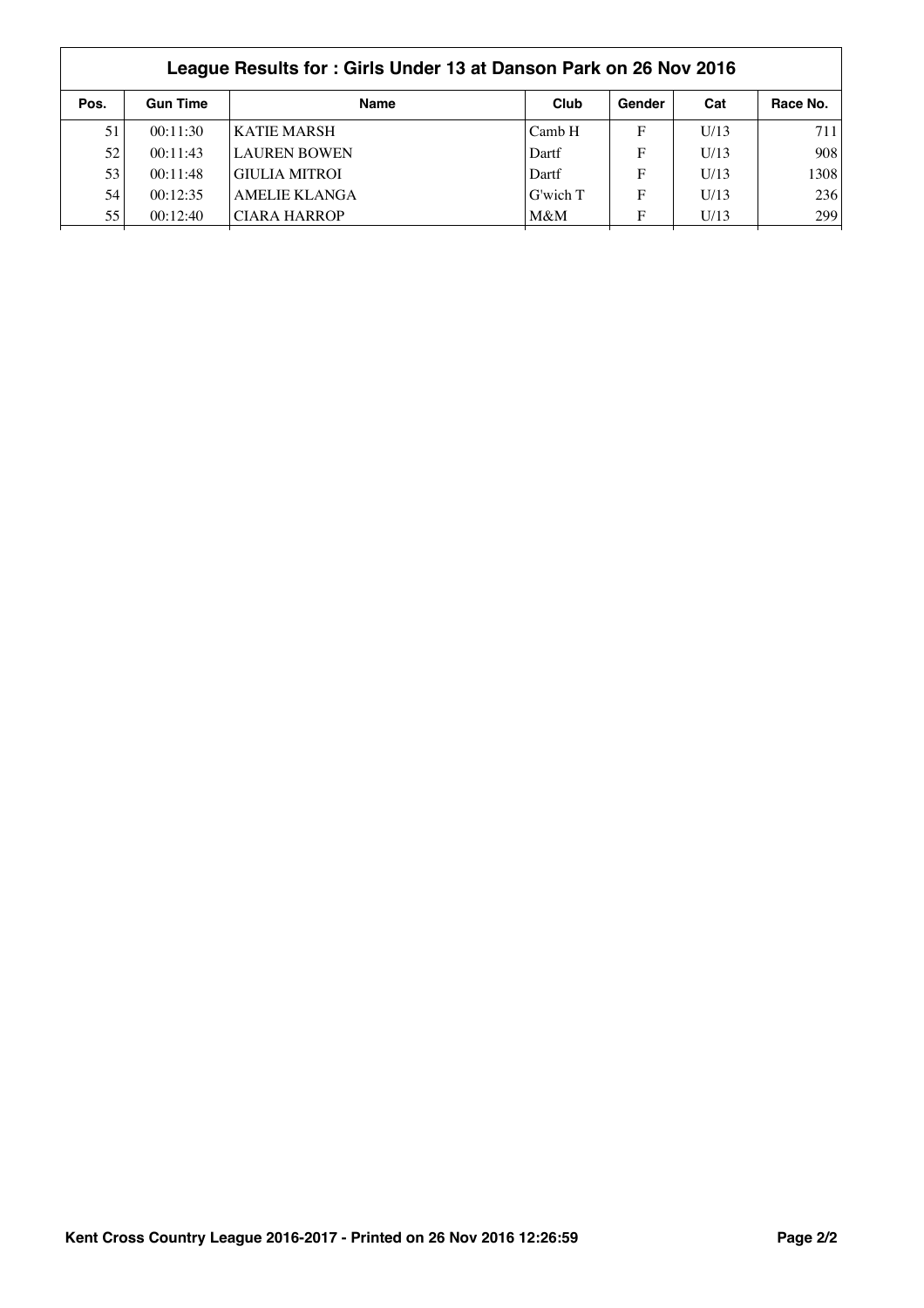| League Results for: Boys Under 13 at Danson Park on 26 Nov 2016 |                 |                                       |               |             |      |          |
|-----------------------------------------------------------------|-----------------|---------------------------------------|---------------|-------------|------|----------|
| Pos.                                                            | <b>Gun Time</b> | Name                                  | Club          | Gender      | Cat  | Race No. |
| 1                                                               | 00:09:49        | <b>SAMUEL REARDON</b>                 | B&B           | $\mathbf M$ | U/13 | 430      |
| $\overline{c}$                                                  | 00:09:49        | <b>FIN CROLL</b>                      | Ton           | $\mathbf M$ | U/13 | 496      |
| 3                                                               | 00:09:53        | <b>MATTHEW TAYLOR</b>                 | Ton           | $\mathbf M$ | U/13 | 507      |
| 4                                                               | 00:10:03        | <b>OLUKOREDE FASINA</b>               | Ton           | $\mathbf M$ | U/13 | 501      |
| 5                                                               | 00:10:15        | <b>HENRY TAYLOR</b>                   | Ton           | $\mathbf M$ | U/13 | 506      |
| 6                                                               | 00:10:17        | <b>ETHAN GEAR</b>                     | M&M           | $\mathbf M$ | U/13 | 98       |
| 7                                                               | 00:10:25        | <b>CAMERON DYMOND</b>                 | Ton           | $\mathbf M$ | U/13 | 500      |
| 8                                                               | 00:10:27        | <b>FINLEY WEBSTER</b>                 | Ton           | $\mathbf M$ | U/13 | 509      |
| 9                                                               | 00:10:30        | <b>ETHAN FIORE</b>                    | Camb H        | $\mathbf M$ | U/13 | 838      |
| 10                                                              | 00:10:33        | <b>HAYDN GAFFON</b>                   | Than RR       | $\mathbf M$ | U/13 | 1236     |
| 11                                                              | 00:10:33        | THOMAS HUTTON                         | Inv EK        | M           | U/13 | 805      |
| 12                                                              | 00:10:33        | MICHAEL UZOZIE                        | $M\&M$        | $\mathbf M$ | U/13 | 100      |
| 13                                                              | 00:10:34        | <b>BEN CAMPBELL</b>                   | B&B           | $\mathbf M$ | U/13 | 421      |
| 14                                                              | 00:10:37        | <b>MAX GREGSON</b>                    | B&B           | $\mathbf M$ | U/13 | 425      |
| 15                                                              | 00:10:40        | <b>JOE HOLLANDS</b>                   | M&M           | $\mathbf M$ | U/13 | 97       |
| 16                                                              | 00:10:44        | <b>MENO MANGAT</b>                    | Judd Sch      | $\mathbf M$ | U/13 | 1340     |
| 17                                                              | 00:10:47        | <b>MATTHEW SMITH</b>                  | B&B           | $\mathbf M$ | U/13 | 434      |
| 18                                                              | 00:10:49        | TYSON KITCHENS                        | Judd Sch      | $\mathbf M$ | U/13 | 1341     |
| 19                                                              | 00:10:52        | <b>MAXIM BRAGIN</b>                   | Ton           | $\mathbf M$ | U/13 | 599      |
| 20                                                              | 00:10:53        | <b>KELECHI RYAN</b>                   | M&M           | $\mathbf M$ | U/13 | 921      |
| 21                                                              | 00:10:54        | <b>CAILAN TURNER</b>                  | Dartf         | $\mathbf M$ | U/13 | 768      |
| 22                                                              | 00:10:57        | <b>OLIVER ROBERTSON</b>               | B&B           | $\mathbf M$ | U/13 | 431      |
| 23                                                              | 00:10:59        | <b>CAMERON FEATHERSTONE</b>           | M&M           | $\mathbf M$ | U/13 | 120      |
| 24                                                              | 00:10:59        | <b>HARVEY ELLIS</b>                   | Judd Sch      | M           | U/13 | 1180     |
| 25                                                              | 00:11:02        | <b>HUXLEY CRUSH</b>                   | Ton           | M           | U/13 | 600      |
| 26                                                              | 00:11:09        | <b>SAMUEL STUART</b>                  | B&B           | M           | U/13 | 435      |
| 27                                                              | 00:11:10        | KAZIMIERZ GOGOL                       | $M\&M$        | $\mathbf M$ | U/13 | 1343     |
| $28\,$                                                          | 00:11:12        |                                       |               |             |      |          |
| 29                                                              |                 | ETHAN SMITH<br><b>WILLIAM ANDREWS</b> | Bexley<br>B&B | $\mathbf M$ | U/13 | 1013     |
|                                                                 | 00:11:15        |                                       |               | $\mathbf M$ | U/13 | 477      |
| $30\,$                                                          | 00:11:17        | DYLAN TUCKER                          | Bexley        | M           | U/13 | 1332     |
| 31                                                              | 00:11:20        | STEFANO BERTERO                       | SFactor       | M           | U/13 | 982      |
| 32                                                              | 00:11:21        | <b>MILES BRIERLEY</b>                 | Dartf         | M           | U/13 | 767      |
| 33                                                              | 00:11:24        | <b>CALLUM CARLTON</b>                 | B&B           | $\mathbf M$ | U/13 | 422      |
| 34                                                              | 00:11:25        | <b>OLES CHABAN</b>                    | B&B           | M           | U/13 | 1198     |
| 35                                                              | 00:11:26        | ED HALL                               | Judd Sch      | $\mathbf M$ | U/13 | 1189     |
| 36                                                              | 00:11:27        | THOMAS CARBIN                         | Camb H        | M           | U/13 | 1336     |
| 37                                                              | 00:11:28        | <b>FINLAY HILLIER</b>                 | Ton           | M           | U/13 | 829      |
| 38                                                              | 00:11:28        | <b>JAMES ANDREWS</b>                  | Judd Sch      | M           | U/13 | 1190     |
| 39                                                              | 00:11:28        | <b>MATTHEW DUBERY</b>                 | Judd Sch      | $\mathbf M$ | U/13 | 1187     |
| 40                                                              | 00:11:33        | <b>JAKE ANTHONY</b>                   | B&B           | $\mathbf M$ | U/13 | 418      |
| 41                                                              | 00:11:38        | <b>GEORGE BURBAGE</b>                 | Ton           | M           | U/13 | 492      |
| $42\,$                                                          | 00:11:40        | <b>JOE BUTTERFIELD</b>                | Ton           | M           | U/13 | 493      |
| 43                                                              | 00:11:40        | <b>DERMATT O'BRIEN</b>                | Than AC       | M           | U/13 | 1145     |
| 44                                                              | 00:11:40        | ZAC DOUST                             | Folk          | M           | U/13 | 1328     |
| 45                                                              | 00:11:40        | <b>ARCHIE JONES</b>                   | Folk          | M           | U/13 | 1326     |
| 46                                                              | 00:11:42        | NICHOLAS PADDINGTON                   | B&B           | $\mathbf M$ | U/13 | 427      |
| 47                                                              | 00:11:44        | ANANJAN GANGULI                       | Ton           | $\mathbf M$ | U/13 | 1270     |
| 48                                                              | 00:11:44        | JOSH BUDDLE-SMITH                     | B&B           | $\mathbf M$ | U/13 | 420      |
| 49                                                              | 00:11:45        | STEPHEN READ                          | Dartf         | $\mathbf M$ | U/13 | 764      |
| 50                                                              | 00:11:47        | ADAM SINGLETERRY                      | Judd Sch      | M           | U/13 | 1185     |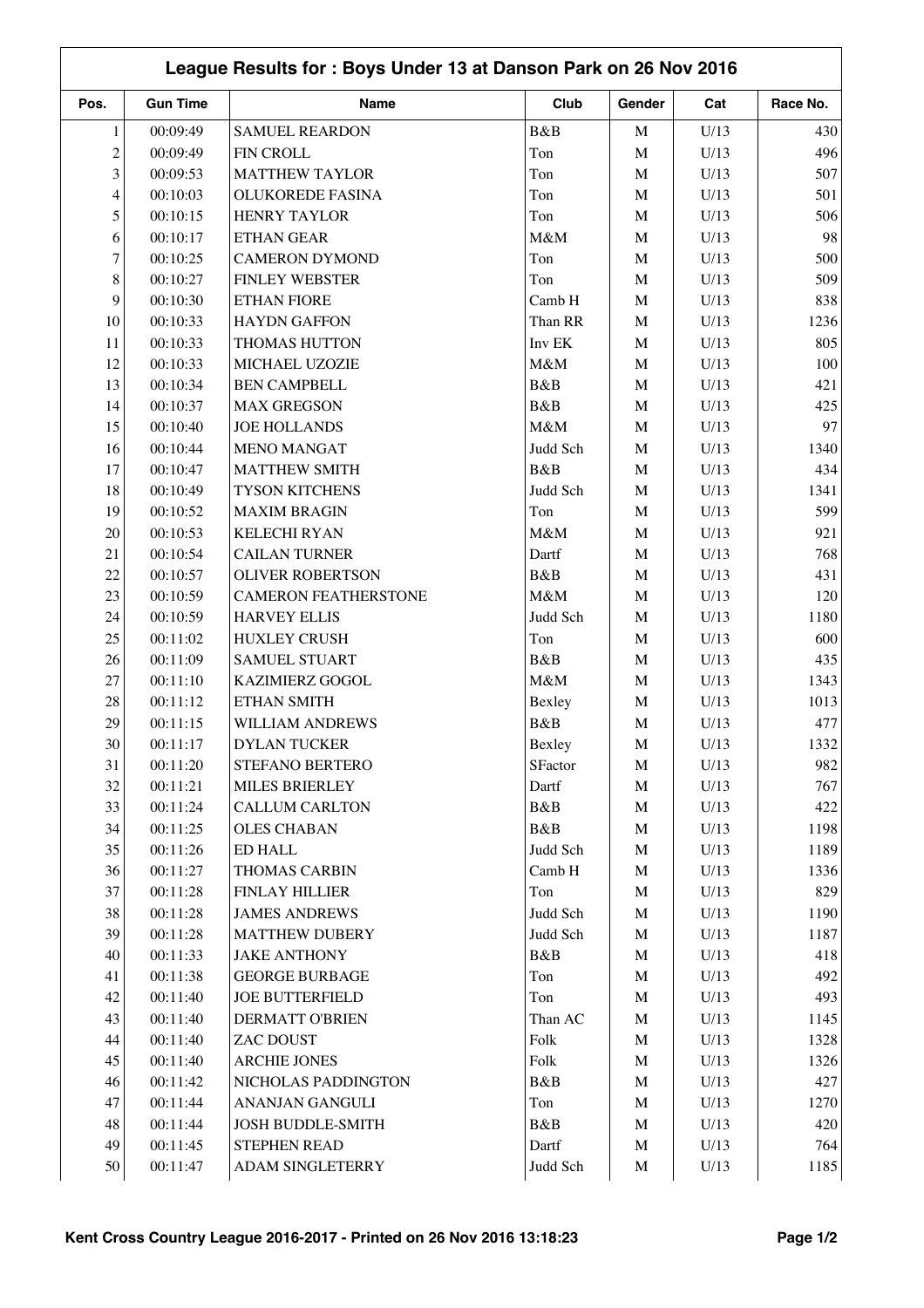|      | League Results for: Boys Under 13 at Danson Park on 26 Nov 2016 |                         |                |        |      |          |  |  |
|------|-----------------------------------------------------------------|-------------------------|----------------|--------|------|----------|--|--|
| Pos. | <b>Gun Time</b>                                                 | <b>Name</b>             | Club           | Gender | Cat  | Race No. |  |  |
| 51   | 00:11:52                                                        | <b>MAX GILCHRIST</b>    | Bexley         | M      | U/13 | 1012     |  |  |
| 52   | 00:11:53                                                        | <b>DYLAN LEACH</b>      | Than RR        | M      | U/13 | 1235     |  |  |
| 53   | 00:11:54                                                        | <b>JOSHU JOHNSON</b>    | Bexley         | M      | U/13 | 1011     |  |  |
| 54   | 00:11:55                                                        | <b>LIAM CARR</b>        | Ton            | M      | U/13 | 494      |  |  |
| 55   | 00:11:56                                                        | <b>LIAM CARR</b>        | Camb H         | M      | U/13 | 836      |  |  |
| 56   | 00:11:58                                                        | <b>ISAAC ARNOTT</b>     | Ton            | M      | U/13 | 491      |  |  |
| 57   | 00:12:00                                                        | <b>SAM LONG</b>         | SFactor        | M      | U/13 | 985      |  |  |
| 58   | 00:12:04                                                        | <b>OSCAR DE DARANYI</b> | Judd Sch       | M      | U/13 | 1193     |  |  |
| 59   | 00:12:07                                                        | <b>JUDE TAYLOR</b>      | Camb H         | M      | U/13 | 1346     |  |  |
| 60   | 00:12:09                                                        | <b>SONNY BREEZE</b>     | <b>SFactor</b> | M      | U/13 | 983      |  |  |
| 61   | 00:12:13                                                        | <b>HARRISON WHITE</b>   | Inv EK         | M      | U/13 | 824      |  |  |
| 62   | 00:12:17                                                        | <b>FREDRIK NORDGREN</b> | Camb H         | M      | U/13 | 841      |  |  |
| 63   | 00:12:22                                                        | <b>EWAN BEET</b>        | Bexley         | M      | U/13 | 1010     |  |  |
| 64   | 00:12:27                                                        | <b>LEO NORWOOD</b>      | Ashf AC        | M      | U/13 | 1200     |  |  |
| 65   | 00:12:33                                                        | <b>JOE GLAZEBROOK</b>   | Dartf          | M      | U/13 | 766      |  |  |
| 66   | 00:12:42                                                        | <b>FINN RODGERS</b>     | $M\&M$         | M      | U/13 | 101      |  |  |
| 67   | 00:12:44                                                        | <b>HARRY SMITH</b>      | Padd W         | M      | U/13 | 1225     |  |  |
| 68   | 00:12:47                                                        | <b>ZAK AUSTIN</b>       | M&M            | M      | U/13 | 99       |  |  |
| 69   | 00:13:24                                                        | <b>FRANK COATES</b>     | Ton            | M      | U/13 | 495      |  |  |
| 70   | 00:13:28                                                        | <b>ABDUL SESSAY</b>     | SFactor        | M      | U/13 | 988      |  |  |
| 71   | 00:13:30                                                        | <b>ALEX STONE</b>       | Padd W         | M      | U/13 | 1072     |  |  |
| 72   | 00:13:36                                                        | <b>OLLIE RODWELL</b>    | $M\&M$         | M      | U/13 | 129      |  |  |
| 73   | 00:13:41                                                        | <b>ETHAN TYLER</b>      | Than RR        | M      | U/13 | 1237     |  |  |
| 74   | 00:14:07                                                        | LUKE NOFLU              | <b>SFactor</b> | M      | U/13 | 987      |  |  |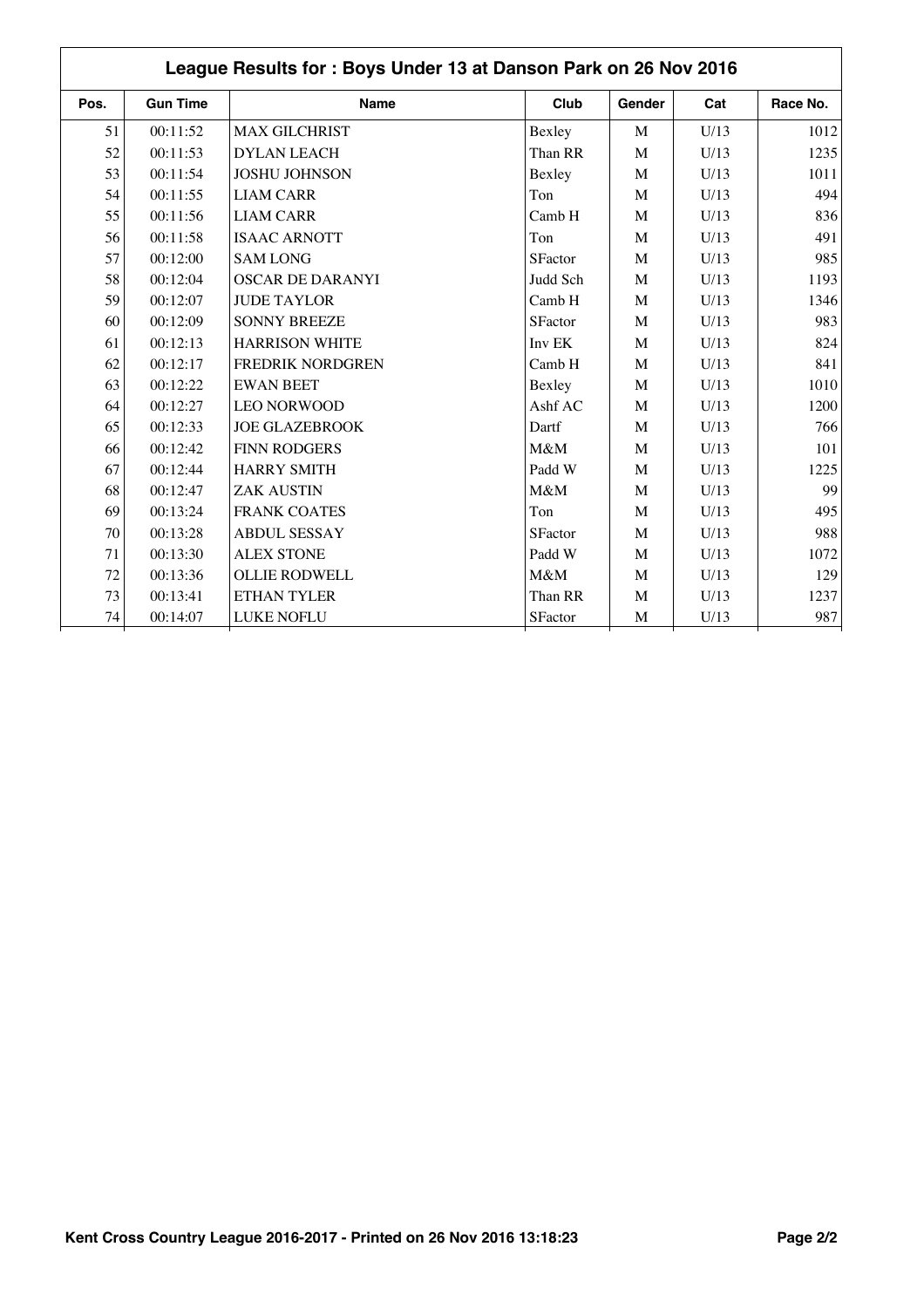|                | League Results for: Girls Under 15 at Danson Park on 26 Nov 2016 |                         |          |                |      |          |  |  |  |
|----------------|------------------------------------------------------------------|-------------------------|----------|----------------|------|----------|--|--|--|
| Pos.           | <b>Gun Time</b>                                                  | <b>Name</b>             | Club     | Gender         | Cat  | Race No. |  |  |  |
| $\mathbf{1}$   | 00:10:30                                                         | <b>MORGAN SQUIBB</b>    | B&B      | $\mathbf F$    | U/15 | 379      |  |  |  |
| $\overline{c}$ | 00:10:52                                                         | <b>CHARLOTTE YOUNG</b>  | M&M      | $\mathbf F$    | U/15 | 298      |  |  |  |
| 3              | 00:10:59                                                         | STEPHANIE PUXTY         | Ton      | $\overline{F}$ | U/15 | 523      |  |  |  |
| 4              | 00:11:00                                                         | <b>ZOE WHITE</b>        | B&B      | $\overline{F}$ | U/15 | 371      |  |  |  |
| 5              | 00:11:06                                                         | <b>JESSICA NEAL</b>     | B&B      | F              | U/15 | 374      |  |  |  |
| 6              | 00:11:13                                                         | <b>REBEKAH O'BRIEN</b>  | Ton      | F              | U/15 | 522      |  |  |  |
| $\overline{7}$ | 00:11:17                                                         | <b>JEAN FOLEY</b>       | Inv EK   | $\overline{F}$ | U/15 | 795      |  |  |  |
| 8              | 00:11:20                                                         | <b>LILY TAPPENDEN</b>   | B&B      | ${\bf F}$      | U/15 | 366      |  |  |  |
| 9              | 00:11:28                                                         | <b>LUCIANA ANDERSON</b> | Ton      | $\overline{F}$ | U/15 | 511      |  |  |  |
| 10             | 00:11:34                                                         | <b>BETHANY PANTON</b>   | Dartf    | ${\bf F}$      | U/15 | 898      |  |  |  |
| 11             | 00:11:37                                                         | <b>CAMILLE CERELY</b>   | Dartf    | $\mathbf F$    | U/15 | 897      |  |  |  |
| 12             | 00:11:39                                                         | <b>AMY PIPER</b>        | Than RR  | $\overline{F}$ | U/15 | 1239     |  |  |  |
| 13             | 00:11:40                                                         | NIAMH MILMO             | B&B      | $\overline{F}$ | U/15 | 373      |  |  |  |
| 14             | 00:11:45                                                         | <b>ISABEL LLOYD</b>     | Dartf    | $\overline{F}$ | U/15 | 900      |  |  |  |
| 15             | 00:11:45                                                         | <b>ABIGAIL LEEVES</b>   | B&B      | F              | U/15 | 377      |  |  |  |
| 16             | 00:11:49                                                         | <b>LOUISE FLYNN</b>     | Inv EK   | $\overline{F}$ | U/15 | 794      |  |  |  |
| 17             | 00:11:50                                                         | <b>ELENA JURY</b>       | Swale    | $\mathbf F$    | U/15 | 190      |  |  |  |
| 18             | 00:11:54                                                         | <b>ISABELLE BRIDGE</b>  | B&B      | ${\bf F}$      | U/15 | 363      |  |  |  |
| 19             | 00:12:12                                                         | REBECCA LLOYD           | Dartf    | ${\bf F}$      | U/15 | 901      |  |  |  |
| 20             | 00:12:16                                                         | <b>LUCY KINGSTON</b>    | Ton      | $\mathbf F$    | U/15 | 519      |  |  |  |
| 21             | 00:12:18                                                         | <b>GEORGINA LLOVET</b>  | G'wich T | $\overline{F}$ | U/15 | 239      |  |  |  |
| 22             | 00:12:30                                                         | <b>CIARA MACKEY</b>     | Ashf AC  | $\overline{F}$ | U/15 | 861      |  |  |  |
| 23             | 00:12:35                                                         | <b>ELIZABETH HESLOP</b> | Ton      | $\overline{F}$ | U/15 | 518      |  |  |  |
| 24             | 00:12:37                                                         | <b>AERYN STRETTON</b>   | Than RR  | F              | U/15 | 1243     |  |  |  |
| 25             | 00:12:40                                                         | <b>AMIE HAWKINS</b>     | G'wich T | ${\bf F}$      | U/15 | 234      |  |  |  |
| 26             | 00:12:42                                                         | <b>SCARLET COATES</b>   | Ton      | $\overline{F}$ | U/15 | 513      |  |  |  |
| 27             | 00:13:14                                                         | <b>HANNA HOPPER</b>     | Camb H   | ${\bf F}$      | U/15 | 716      |  |  |  |
| 28             | 00:13:38                                                         | <b>MATILDA WHITE</b>    | Ton      | ${\bf F}$      | U/15 | 1324     |  |  |  |
| 29             | 00:13:39                                                         | <b>MOLLY GREEN</b>      | M&M      | ${\bf F}$      | U/15 | 295      |  |  |  |
| 30             | 00:15:07                                                         | <b>BEATRICE FURY</b>    | M&M      | ${\bf F}$      | U/15 | 294      |  |  |  |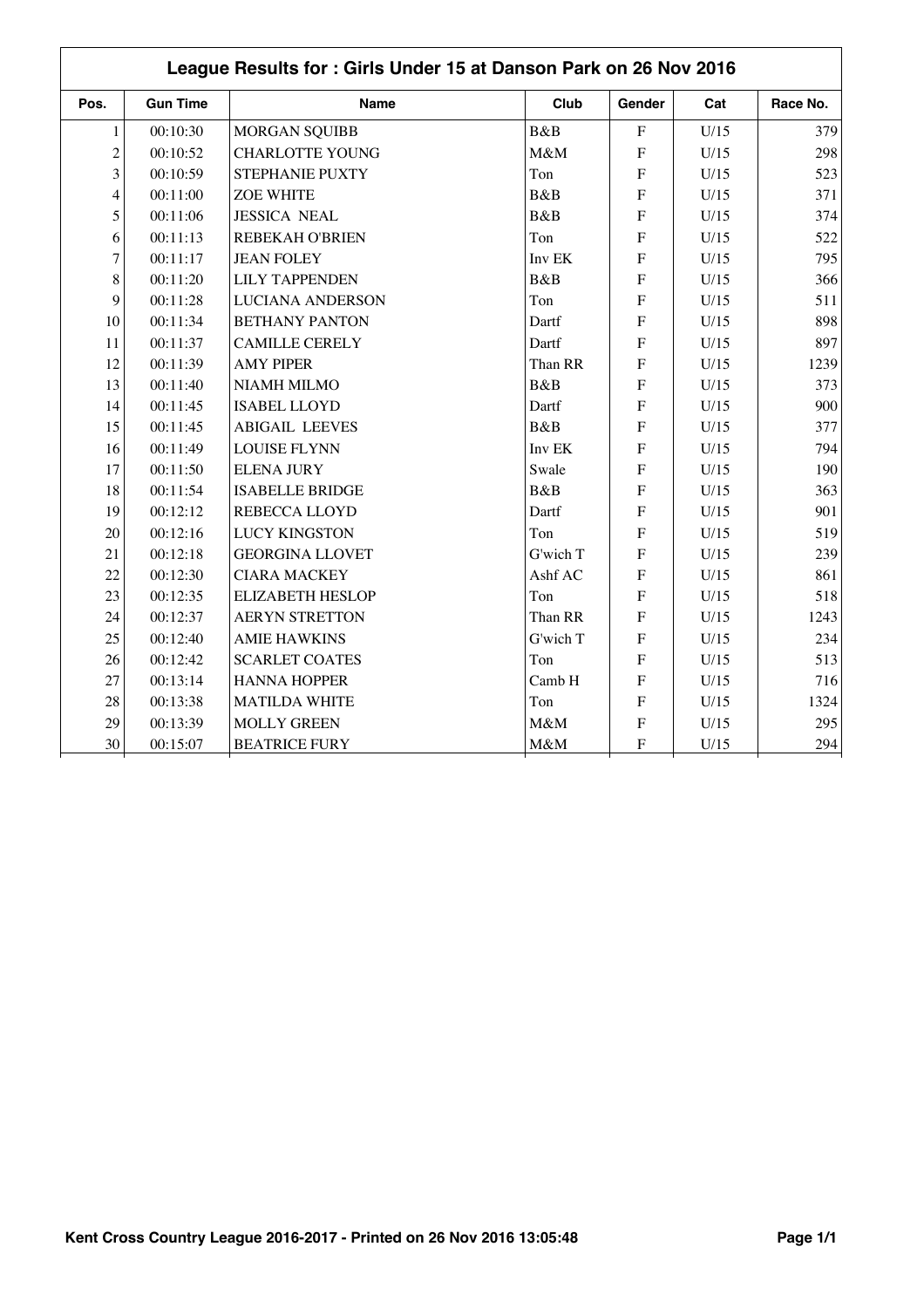|                          | League Results for: Boys Under 15 at Danson Park on 26 Nov 2016 |                          |            |             |      |          |  |  |
|--------------------------|-----------------------------------------------------------------|--------------------------|------------|-------------|------|----------|--|--|
| Pos.                     | <b>Gun Time</b>                                                 | Name                     | Club       | Gender      | Cat  | Race No. |  |  |
| $\mathbf{1}$             | 00:12:35                                                        | <b>CHARLIE BRISLEY</b>   | Inv EK     | M           | U/15 | 808      |  |  |
| $\overline{c}$           | 00:12:52                                                        | <b>HAMISH REILLY</b>     | M&M        | $\mathbf M$ | U/15 | 114      |  |  |
| 3                        | 00:12:54                                                        | <b>JAMES KINGSTON</b>    | Ton        | $\mathbf M$ | U/15 | 533      |  |  |
| $\overline{\mathcal{L}}$ | 00:13:00                                                        | <b>ADAM VAN DER PLAS</b> | Ton        | M           | U/15 | 538      |  |  |
| 5                        | 00:13:05                                                        | <b>TOBY EMM</b>          | Ton        | $\mathbf M$ | U/15 | 528      |  |  |
| 6                        | 00:13:07                                                        | <b>CAMERON MACRAE</b>    | Than RR    | $\mathbf M$ | U/15 | 1246     |  |  |
| 7                        | 00:13:09                                                        | <b>INGMAR GUNN</b>       | Ton        | $\mathbf M$ | U/15 | 531      |  |  |
| $8\,$                    | 00:13:14                                                        | PETER GUY                | B&B        | M           | U/15 | 441      |  |  |
| 9                        | 00:13:17                                                        | JOSEPH GEORGIADIS        | B&B        | $\mathbf M$ | U/15 | 440      |  |  |
| 10                       | 00:13:23                                                        | <b>BEN HUGHES</b>        | M&M        | $\mathbf M$ | U/15 | 108      |  |  |
| 11                       | 00:13:39                                                        | ROBERT SUCKLING          | B&B        | M           | U/15 | 450      |  |  |
| 12                       | 00:13:41                                                        | <b>BENJAMIN GARDINER</b> | B&B        | M           | U/15 | 439      |  |  |
| 13                       | 00:13:48                                                        | DANIEL MCGLYNN           | M&M        | $\mathbf M$ | U/15 | 113      |  |  |
| 14                       | 00:13:48                                                        | <b>LESTER HINE</b>       | <b>BGA</b> | M           | U/15 | 33       |  |  |
| 15                       | 00:13:54                                                        | <b>CAMERON SWATTON</b>   | B&B        | M           | U/15 | 451      |  |  |
| 16                       | 00:13:55                                                        | <b>JOSHUA O'BRIEN</b>    | Ton        | $\mathbf M$ | U/15 | 534      |  |  |
| 17                       | 00:14:00                                                        | <b>SAMUEL MONACO</b>     | Camb H     | M           | U/15 | 848      |  |  |
| 18                       | 00:14:06                                                        | <b>TOBY ROSS</b>         | Ton        | M           | U/15 | 536      |  |  |
| 19                       | 00:14:13                                                        | <b>REECE PERKINS</b>     | M&M        | M           | U/15 | 105      |  |  |
| 20                       | 00:14:14                                                        | <b>CALEB MEIER</b>       | BGA        | $\mathbf M$ | U/15 | 37       |  |  |
| 21                       | 00:14:20                                                        | <b>SAM NEWSON</b>        | Inv EK     | $\mathbf M$ | U/15 | 809      |  |  |
| 22                       | 00:14:26                                                        | <b>ALEX THOMPSON</b>     | Ton        | M           | U/15 | 1156     |  |  |
| 23                       | 00:14:30                                                        | <b>ALEX DONNELLY</b>     | M&M        | M           | U/15 | 104      |  |  |
| 24                       | 00:14:32                                                        | LUKE STRINGER            | M&M        | $\mathbf M$ | U/15 | 116      |  |  |
| 25                       | 00:14:38                                                        | <b>JUSTIN STROVER</b>    | B&B        | M           | U/15 | 449      |  |  |
| 26                       | 00:14:40                                                        | <b>DANIEL SEATON</b>     | Judd Sch   | M           | U/15 | 1176     |  |  |
| 27                       | 00:14:51                                                        | <b>DANIEL FITCH</b>      | Ashf AC    | M           | U/15 | 1351     |  |  |
| 28                       | 00:15:04                                                        | <b>SEAN BERRY</b>        | M&M        | $\mathbf M$ | U/15 | 109      |  |  |
| 29                       | 00:15:05                                                        | <b>CHARLES WINTON</b>    | B&B        | $\mathbf M$ | U/15 | 452      |  |  |
| $30\,$                   | 00:15:10                                                        | <b>JACK BENSON</b>       | Ton        | M           | U/15 | 526      |  |  |
| 31                       | 00:15:14                                                        | SPENCER ELPHICK          | Padd W     | М           | U/15 | 1073     |  |  |
| 32                       | 00:15:20                                                        | <b>GARETH KOPPSCHALL</b> | <b>BGA</b> | $\mathbf M$ | U/15 | 35       |  |  |
| 33                       | 00:15:38                                                        | <b>JACK CHILDS</b>       | $M\&M$     | $\mathbf M$ | U/15 | 111      |  |  |
| 34                       | 00:15:41                                                        | <b>JAMES ACKHURST</b>    | Inv EK     | M           | U/15 | 826      |  |  |
| 35                       | 00:15:43                                                        | WILLIAM CLARK            | Ton        | M           | U/15 | 527      |  |  |
| 36                       | 00:15:45                                                        | <b>ARCHIE POTTS</b>      | Judd Sch   | $\mathbf M$ | U/15 | 1172     |  |  |
| 37                       | 00:15:47                                                        | <b>LUCAS BEGHEIN</b>     | Judd Sch   | M           | U/15 | 1318     |  |  |
| $38\,$                   | 00:15:47                                                        | <b>ISAAC THOMAS</b>      | <b>MPP</b> | M           | U/15 | 1162     |  |  |
| 39                       | 00:15:55                                                        | <b>BOBBY ROGERS</b>      | Judd Sch   | $\mathbf M$ | U/15 | 1174     |  |  |
| 40                       | 00:16:04                                                        | <b>RONNIE DAY</b>        | Judd Sch   | $\mathbf M$ | U/15 | 1171     |  |  |
| 41                       | 00:16:06                                                        | WILLIAM BUTTERWORTH      | Bexley     | $\mathbf M$ | U/15 | 1017     |  |  |
| 42                       | 00:16:10                                                        | FREDDIE BAYNHAM          | Judd Sch   | M           | U/15 | 1175     |  |  |
| 43                       | 00:16:26                                                        | <b>JACOB CALVERT</b>     | Bexley     | $\mathbf M$ | U/15 | 1306     |  |  |
| 44                       | 00:16:28                                                        | WILL KINGSWOOD           | Judd Sch   | $\mathbf M$ | U/15 | 1173     |  |  |
| 45                       | 00:17:36                                                        | <b>LIAM LOCKWOOD</b>     | G'wich T   | M           | U/15 | 240      |  |  |
| 46                       | 00:17:40                                                        | TORIN AUSTIN-MACRAE      | Judd Sch   | $\mathbf M$ | U/15 | 1317     |  |  |
| 47                       | 00:18:17                                                        | <b>ANTONAY THOMAS</b>    | Camb H     | $\mathbf M$ | U/15 | 849      |  |  |
| 48                       | 00:18:33                                                        | <b>SAMMY GOSLING</b>     | <b>MPP</b> | $\mathbf M$ | U/15 | 1163     |  |  |
| 49                       | 00:20:06                                                        | <b>AMEN EGUAVOEN</b>     | Camb H     |             | U/15 | 844      |  |  |
|                          |                                                                 |                          |            | M           |      |          |  |  |
| 50                       | 00:20:33                                                        | <b>OLIVER SIMPSON</b>    | <b>MPP</b> | $\mathbf M$ | U/15 | 706      |  |  |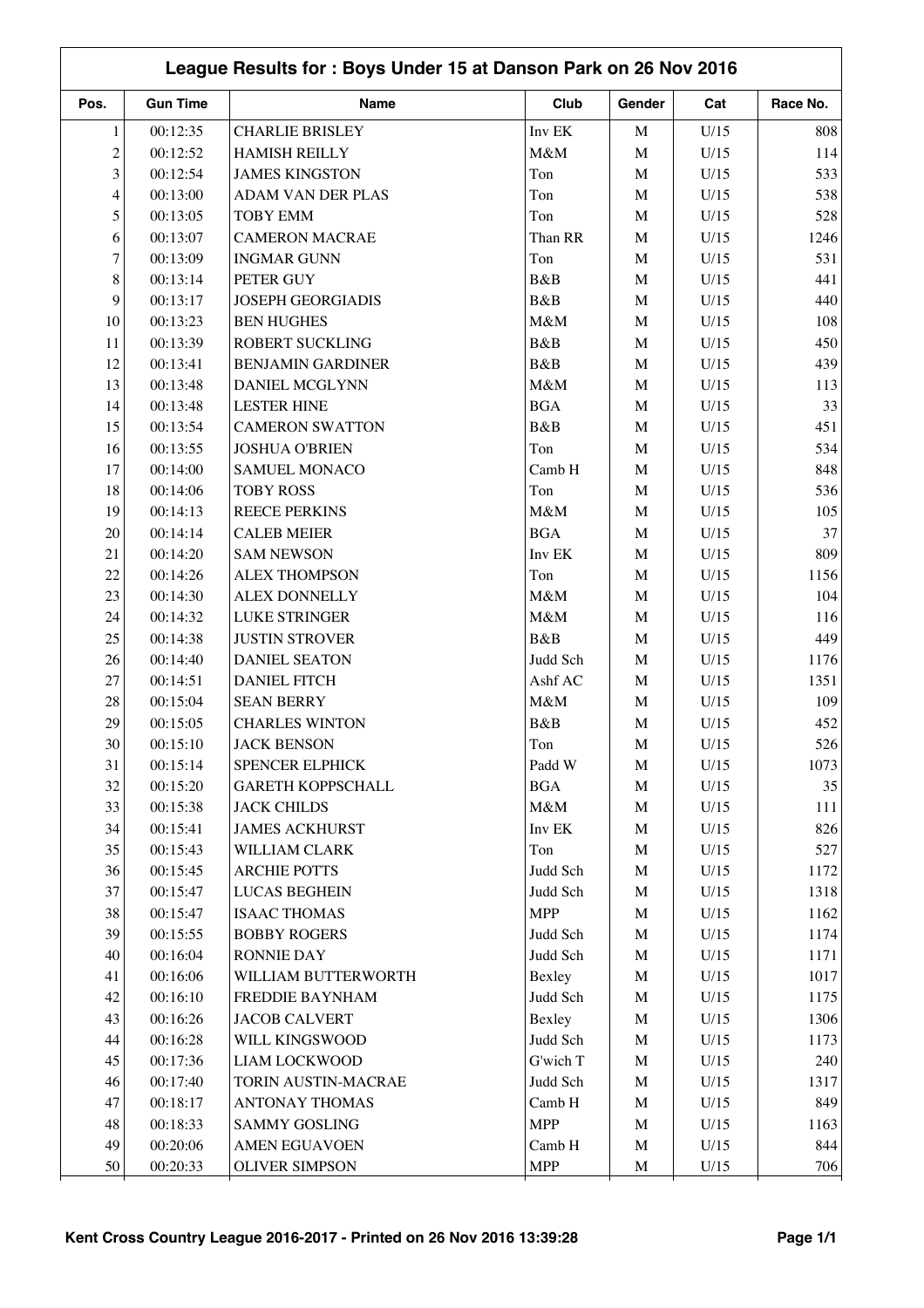|                | League Results for: Women Under 17 at Danson Park on 26 Nov 2016 |                          |          |              |      |          |  |  |
|----------------|------------------------------------------------------------------|--------------------------|----------|--------------|------|----------|--|--|
| Pos.           | <b>Gun Time</b>                                                  | <b>Name</b>              | Club     | Gender       | Cat  | Race No. |  |  |
|                | 00:12:19                                                         | <b>LARA ATKINSON</b>     | Camb H   | $\mathbf{F}$ | U/17 | 720      |  |  |
| $\overline{c}$ | 00:12:22                                                         | <b>LOLA WHEELER</b>      | M&M      | F            | U/17 | 321      |  |  |
| 3              | 00:12:35                                                         | <b>ELLA FOX</b>          | Inv EK   | ${\bf F}$    | U/17 | 799      |  |  |
| 4              | 00:12:47                                                         | MILLIE SMITH             | B&B      | F            | U/17 | 359      |  |  |
| 5              | 00:12:54                                                         | <b>ANNABEL FIELD</b>     | Dartf    | F            | U/17 | 894      |  |  |
| 6              | 00:13:05                                                         | <b>CARLOTTA WEITZEL</b>  | B&B      | F            | U/17 | 348      |  |  |
| 7              | 00:13:13                                                         | <b>AMY LEACH</b>         | B&B      | F            | U/17 | 349      |  |  |
| 8              | 00:13:22                                                         | <b>GRACE FLEMING</b>     | Ton      | F            | U/17 | 544      |  |  |
| 9              | 00:13:28                                                         | <b>JESSICA SELLAR</b>    | B&B      | F            | U/17 | 356      |  |  |
| 10             | 00:13:37                                                         | <b>JESSICA CARLEY</b>    | Inv EK   | F            | U/17 | 797      |  |  |
| 11             | 00:14:20                                                         | <b>ABIANNE COATES</b>    | Ton      | F            | U/17 | 540      |  |  |
| 12             | 00:14:45                                                         | <b>KARRIANNE BELL</b>    | $M\&M$   | F            | U/17 | 320      |  |  |
| 13             | 00:15:01                                                         | <b>HANNAH CAPEY</b>      | G'wich T | F            | U/17 | 231      |  |  |
| 14             | 00:15:14                                                         | <b>CLAUDIA BATES</b>     | Dartf    | $\mathbf{F}$ | U/17 | 893      |  |  |
| 15             | 00:15:14                                                         | <b>CHARLOTTE FAIRIES</b> | B&B      | F            | U/17 | 351      |  |  |
| 16             | 00:15:26                                                         | PHOEBE COOPER            | Bexley   | F            | U/17 | 1006     |  |  |
| 17             | 00:15:38                                                         | <b>CIARA MITCHELL</b>    | Camb H   | F            | U/17 | 722      |  |  |
| 18             | 00:16:19                                                         | <b>JASMINE FAIRMAN</b>   | Dartf    | F            | U/17 | 895      |  |  |
| 19             | 00:16:51                                                         | <b>ALICE ENGLISH</b>     | Swale    | F            | U/17 | 186      |  |  |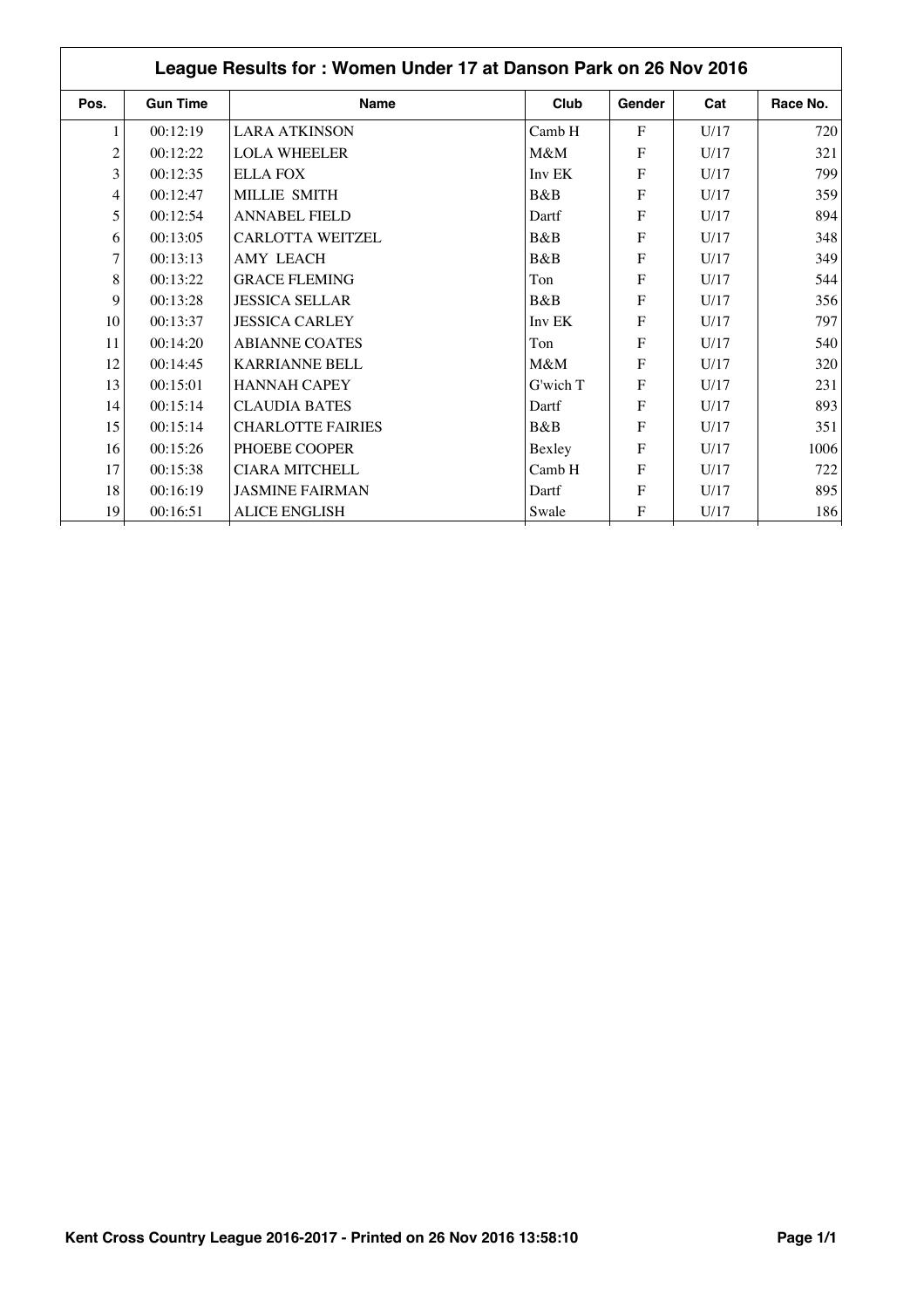| League Results for: Women Under 20 at Danson Park on 26 Nov 2016 |                 |                      |          |        |      |          |  |
|------------------------------------------------------------------|-----------------|----------------------|----------|--------|------|----------|--|
| Pos.                                                             | <b>Gun Time</b> | <b>Name</b>          | Club     | Gender | Cat  | Race No. |  |
|                                                                  | 00:13:39        | <b>BONNIE MAUGEY</b> | Dartf    | F      | U/20 | 6129     |  |
|                                                                  | 00:14:25        | <b>HOLLY DIXON</b>   | G'wich T | F      | U/20 | 6104     |  |
|                                                                  |                 |                      |          |        |      |          |  |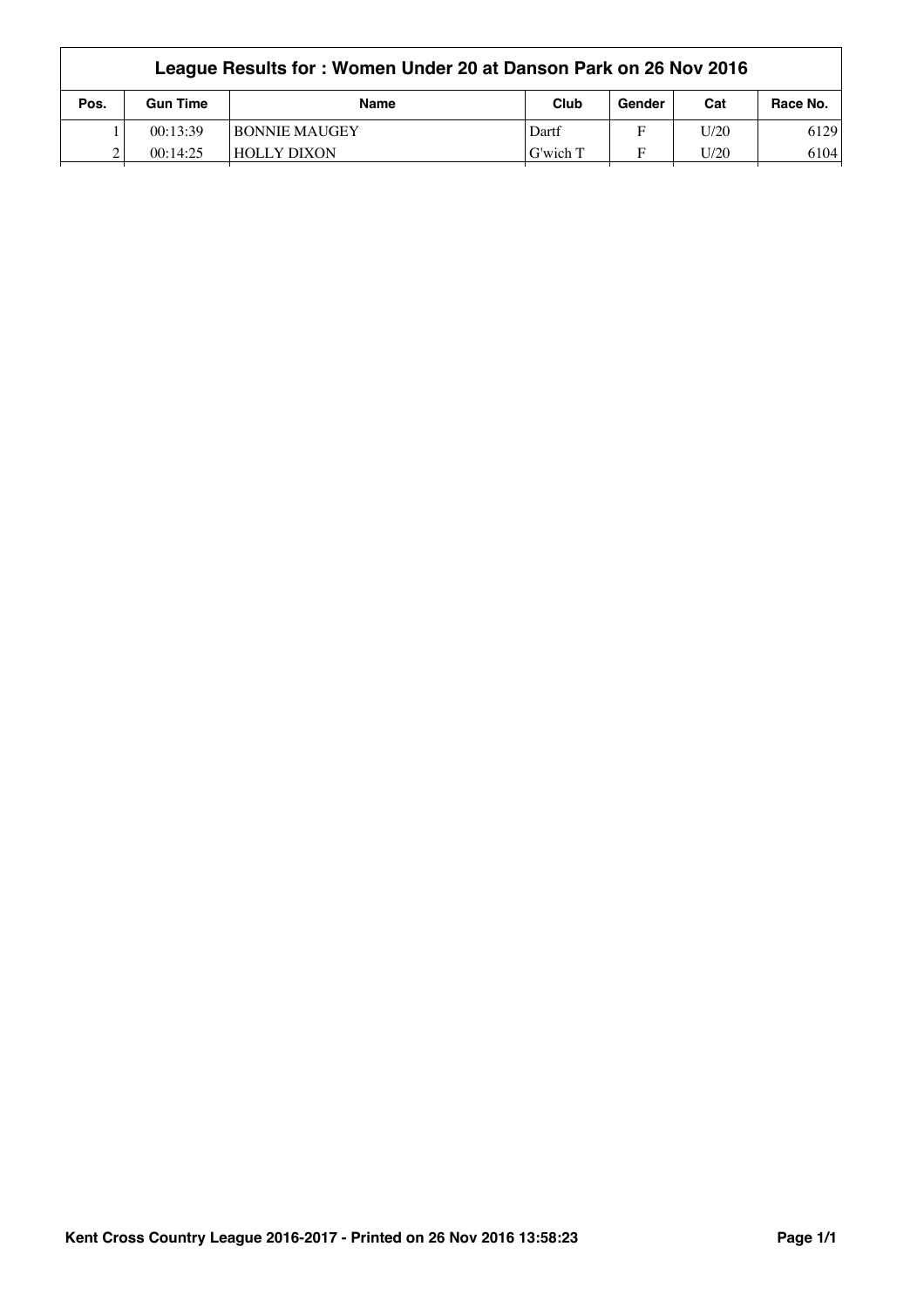|                | League Results for: Men Under 17 at Danson Park on 26 Nov 2016 |                              |            |             |                 |          |  |  |  |
|----------------|----------------------------------------------------------------|------------------------------|------------|-------------|-----------------|----------|--|--|--|
| Pos.           | <b>Gun Time</b>                                                | Name                         | Club       | Gender      | Cat             | Race No. |  |  |  |
| $\mathbf{1}$   | 00:15:21                                                       | <b>JAMES PUXTY</b>           | Ton        | M           | U/17            | 559      |  |  |  |
| $\overline{c}$ | 00:15:33                                                       | <b>BEDE PITCAIRN-KNOWLES</b> | Ton        | $\mathbf M$ | U/17            | 558      |  |  |  |
| 3              | 00:15:52                                                       | <b>DAN SEAGROVE</b>          | Ton        | $\mathbf M$ | U/17            | 563      |  |  |  |
| $\overline{4}$ | 00:15:54                                                       | <b>SAM CRICK</b>             | Ton        | M           | U/17            | 551      |  |  |  |
| 5              | 00:15:56                                                       | <b>LEWIS MILLS</b>           | B&B        | $\mathbf M$ | U/17            | 460      |  |  |  |
| 6              | 00:16:06                                                       | <b>DANIEL BLADES</b>         | Ton        | $\mathbf M$ | U/17            | 548      |  |  |  |
| 7              | 00:16:11                                                       | <b>JOSHUA OLAWUNMI</b>       | Camb H     | $\mathbf M$ | U/17            | 855      |  |  |  |
| 8              | 00:16:16                                                       | MICHAEL EAGLING              | B&B        | $\mathbf M$ | U/17            | 457      |  |  |  |
| 9              | 00:16:17                                                       | <b>JAMES STONEY</b>          | Ton        | $\mathbf M$ | U/17            | 564      |  |  |  |
| 10             | 00:16:18                                                       | JACQUES CUNNINGHAM-MARSH     | M&M        | $\mathbf M$ | U/17            | 125      |  |  |  |
| 11             | 00:16:19                                                       | <b>TOM MANNING</b>           | Dartf      | $\mathbf M$ | U/17            | 758      |  |  |  |
| 12             | 00:16:23                                                       | MARSHALL SMITH               | Ashf AC    | $\mathbf M$ | U/17            | 866      |  |  |  |
| 13             | 00:16:25                                                       | TOM SIMPSON                  | Camb H     | $\mathbf M$ | U/17            | 856      |  |  |  |
| 14             | 00:16:27                                                       | <b>OSCAR HUSSEY</b>          | B&B        | $\mathbf M$ | U/17            | 459      |  |  |  |
| 15             | 00:16:29                                                       | <b>JOSEPH GRIFFITHS</b>      | Inv EK     | $\mathbf M$ | U/17            | 815      |  |  |  |
| 16             | 00:16:33                                                       | <b>CALLUM MYATT</b>          | B&B        | $\mathbf M$ | U/17            | 461      |  |  |  |
| 17             | 00:16:50                                                       | <b>JAMES ELGAR</b>           | Ton        | $\mathbf M$ | U/17            | 552      |  |  |  |
| 18             | 00:16:51                                                       | <b>CHARLES ANDREWS</b>       | B&B        | $\mathbf M$ | U/17            | 454      |  |  |  |
| 19             | 00:16:55                                                       | <b>MARCUS ETHERIDGE</b>      | Inv EK     | M           | U/17            | 816      |  |  |  |
| 20             | 00:16:56                                                       | <b>LUKE REEVES</b>           | Ton        | $\mathbf M$ | U/17            | 561      |  |  |  |
| 21             | 00:17:02                                                       | <b>FINLAY BRANNAN</b>        | B&B        | $\mathbf M$ | U/17            | 1300     |  |  |  |
| 22             | 00:17:03                                                       | <b>HARRY BROWN</b>           | Ton        | $\mathbf M$ | U/17            | 1158     |  |  |  |
| 23             | 00:17:04                                                       | <b>JAMES ROLLS</b>           | Dartf      | $\mathbf M$ | U/17            | 760      |  |  |  |
| 24             | 00:17:16                                                       | <b>EVAN HINE</b>             | <b>BGA</b> | $\mathbf M$ | U/17            | 32       |  |  |  |
| 25             | 00:17:18                                                       | <b>BEN BROOKS</b>            | Ton        | $\mathbf M$ | U/17            | 549      |  |  |  |
| 26             | 00:17:20                                                       | <b>CHARLES GEORGE</b>        | Padd W     | M           | U/17            | 1075     |  |  |  |
| 27             | 00:17:20                                                       | <b>REECE MILES</b>           | Camb H     | $\mathbf M$ | U/17            | 854      |  |  |  |
| 28             | 00:17:20                                                       | <b>JAEDEN KLEINSASSER</b>    | <b>BGA</b> | $\mathbf M$ | U/17            | 34       |  |  |  |
| 29             | 00:17:24                                                       | <b>ZEKE MAENDEL</b>          | <b>BGA</b> | $\mathbf M$ | U/17            | 36       |  |  |  |
| 30             | 00:17:36                                                       | <b>OWEN FEATHERSTONE</b>     | M&M        | M           | U/17            | 122      |  |  |  |
| 31             | 00:17:57                                                       | <b>ALFIE COSSEY</b>          | Ashf AC    | M           | U/17            | 1201     |  |  |  |
| 32             | 00:17:57                                                       | <b>LEWIS WARREN</b>          | B&B        | $\mathbf M$ | U/17            | 453      |  |  |  |
| 33             | 00:18:02                                                       | <b>QUINN AUSTIN</b>          | M&M        | $\mathbf M$ | $\mathrm{U}/17$ | 123      |  |  |  |
| 34             | 00:18:03                                                       | <b>HARRY YOUNG</b>           | Padd W     | $\mathbf M$ | U/17            | 1068     |  |  |  |
| 35             | 00:18:10                                                       | <b>AARON ROWLAND</b>         | Padd W     | $\mathbf M$ | U/17            | 1074     |  |  |  |
| 36             | 00:18:24                                                       | HENRY SWANDALE               | Than RR    | $\mathbf M$ | U/17            | 1252     |  |  |  |
| 37             | 00:18:30                                                       | JOSEPH WHITBY                | Inv EK     | $\mathbf M$ | U/17            | 814      |  |  |  |
| 38             | 00:18:41                                                       | <b>LANCE BLOUGH</b>          | <b>BGA</b> | $\mathbf M$ | U/17            | 31       |  |  |  |
| 39             | 00:18:42                                                       | <b>JULIUS MOSS</b>           | Judd Sch   | $\mathbf M$ | U/17            | 1170     |  |  |  |
| 40             | 00:20:15                                                       | ADAM WINNIFRITH              | Judd Sch   | $\mathbf M$ | U/17            | 1169     |  |  |  |
| 41             | 00:20:27                                                       | <b>TERRENCE MEIER</b>        | <b>BGA</b> | $\mathbf M$ | U/17            | 38       |  |  |  |
| 42             | 00:21:50                                                       | MOHAMMED ELMI                | SFactor    | $\mathbf M$ | U/17            | 984      |  |  |  |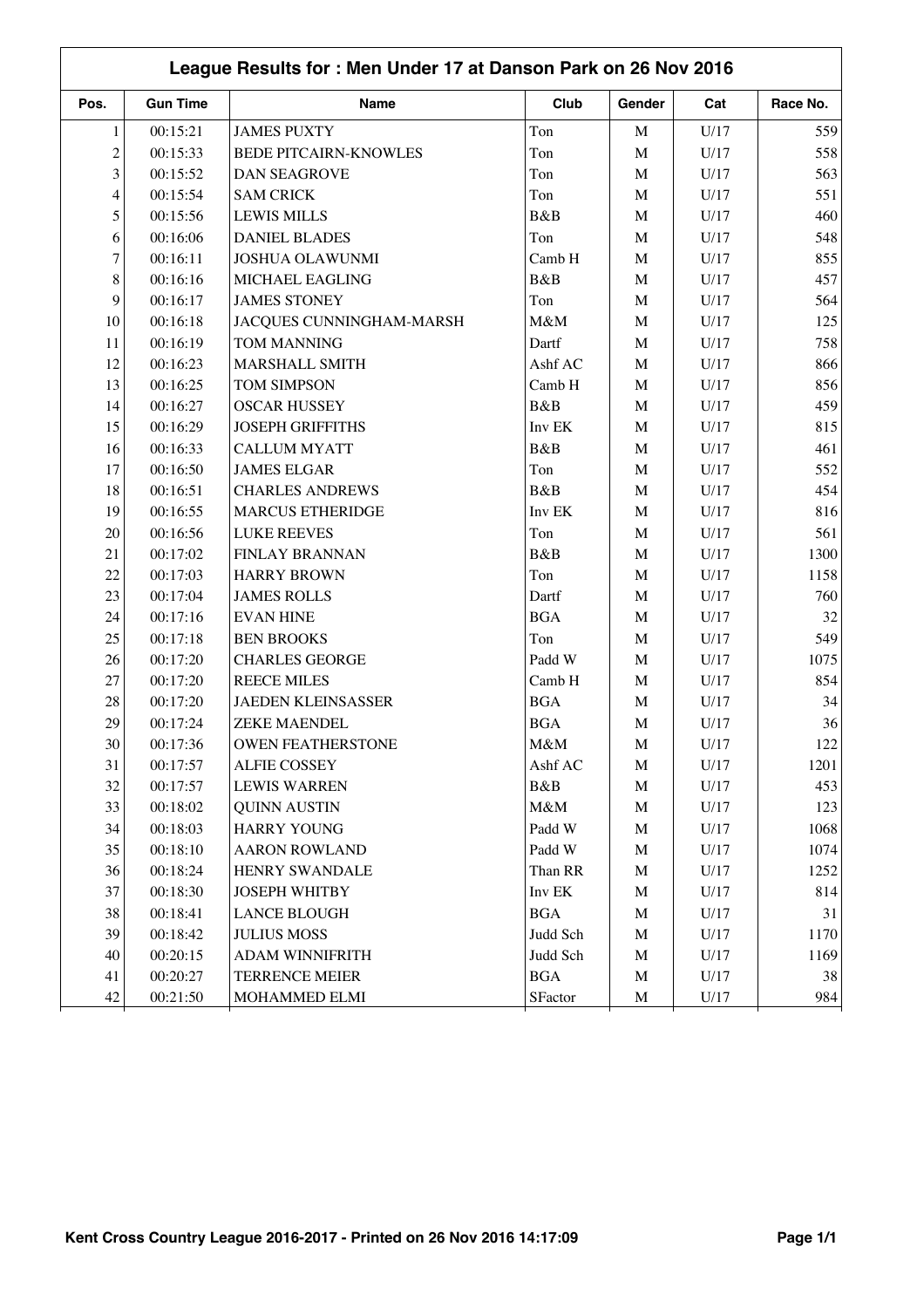|                | League Results for: Men Under 20 at Danson Park on 26 Nov 2016 |                            |                |        |      |          |  |  |  |
|----------------|----------------------------------------------------------------|----------------------------|----------------|--------|------|----------|--|--|--|
| Pos.           | <b>Gun Time</b>                                                | <b>Name</b>                | Club           | Gender | Cat  | Race No. |  |  |  |
| 1              | 00:15:23                                                       | <b>TEWELDEBRHAN MENGES</b> | M&M            | M      | U/20 | 2011     |  |  |  |
| $\overline{c}$ | 00:15:48                                                       | <b>SIMEON KLEINSASSER</b>  | <b>BGA</b>     | M      | U/20 | 2002     |  |  |  |
| 3              | 00:15:58                                                       | <b>CAMERON PAYAS</b>       | M&M            | M      | U/20 | 2009     |  |  |  |
| 4              | 00:16:00                                                       | <b>SIMON HABTOM</b>        | M&M            | M      | U/20 | 2008     |  |  |  |
| 5              | 00:16:00                                                       | <b>BAYLEY MASSEY</b>       | Camb H         | M      | U/20 | 2033     |  |  |  |
| 6              | 00:16:02                                                       | <b>CHARLIE DAVIS</b>       | B&B            | M      | U/20 | 2021     |  |  |  |
| 7              | 00:16:20                                                       | <b>KIERAN HUGHES</b>       | Dartf          | M      | U/20 | 2030     |  |  |  |
| 8              | 00:16:32                                                       | <b>DECLAN BURTON</b>       | Ton            | M      | U/20 | 2023     |  |  |  |
| 9              | 00:16:33                                                       | <b>LESTER NOBLE</b>        | <b>BGA</b>     | M      | U/20 | 2003     |  |  |  |
| 10             | 00:16:36                                                       | <b>MAXWELL PHILLIPS</b>    | M&M            | M      | U/20 | 2013     |  |  |  |
| 11             | 00:16:40                                                       | <b>KIERAN ELAND</b>        | Ton            | M      | U/20 | 2055     |  |  |  |
| 12             | 00:16:40                                                       | <b>JAMES CRAWLEY</b>       | B&B            | M      | U/20 | 2022     |  |  |  |
| 13             | 00:16:44                                                       | <b>IBRAHIM IDRIS</b>       | M&M            | M      | U/20 | 1354     |  |  |  |
| 14             | 00:16:48                                                       | <b>MAX READ</b>            | M&M            | M      | U/20 | 2039     |  |  |  |
| 15             | 00:16:54                                                       | <b>OLIVER KINGSTON</b>     | Ton            | M      | U/20 | 2038     |  |  |  |
| 16             | 00:17:48                                                       | <b>CALLUM BROOKS</b>       | M&M            | M      | U/20 | 2007     |  |  |  |
| 17             | 00:17:50                                                       | <b>CHRIS EVERETT</b>       | Ton            | M      | U/20 | 2046     |  |  |  |
| 18             | 00:17:50                                                       | <b>ALAN TAYLOR</b>         | <b>SFactor</b> | M      | U/20 | 2040     |  |  |  |
| 19             | 00:18:44                                                       | MITCHELL HORNE             | Bexley         | M      | U/20 | 2054     |  |  |  |
| 20             | 00:18:57                                                       | STEPHEN KEIDERLING         | <b>BGA</b>     | M      | U/20 | 2001     |  |  |  |
| 21             | 00:19:20                                                       | <b>TOM WHITE</b>           | Weald Tri      | M      | U/20 | 2028     |  |  |  |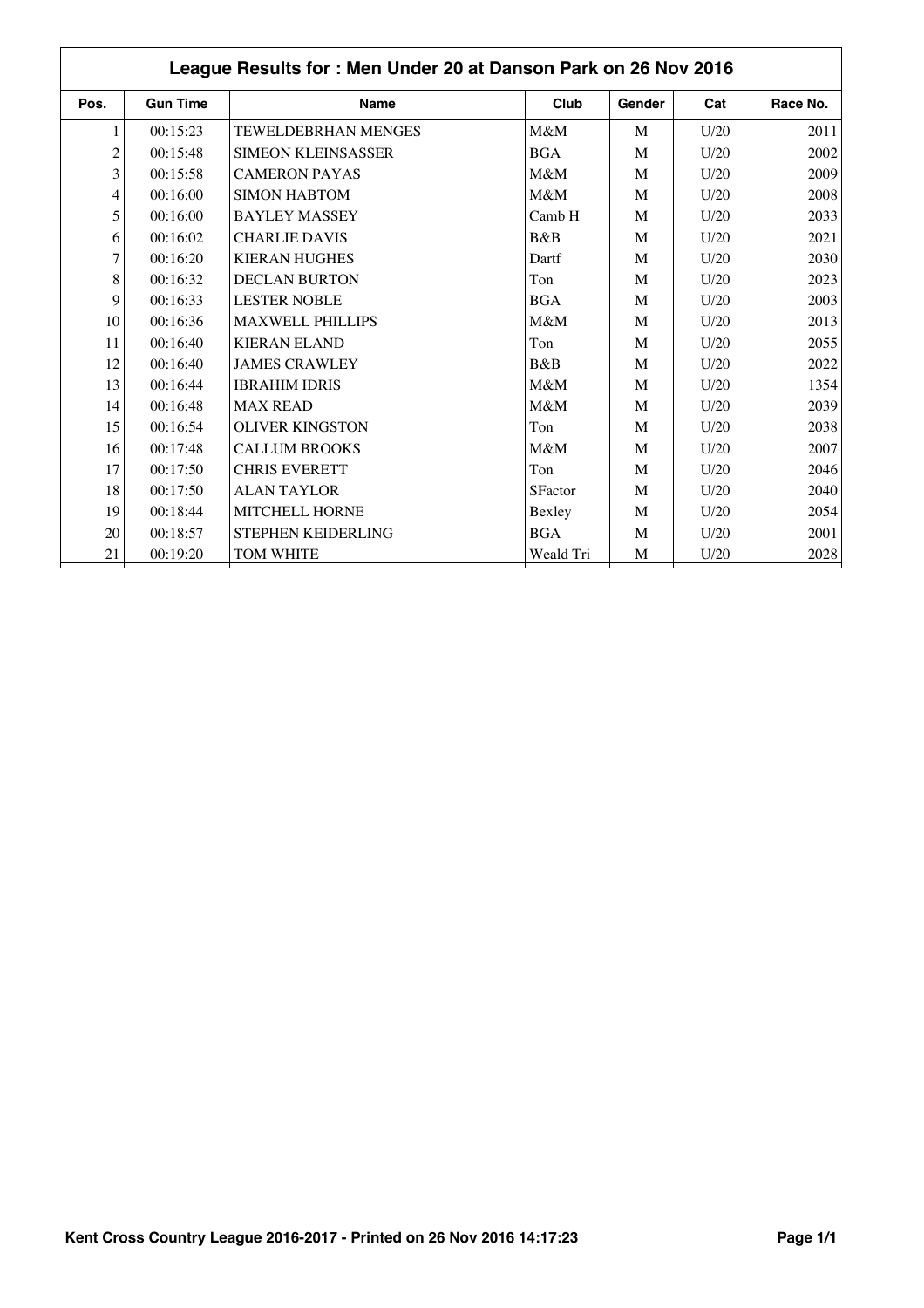|                | League Results for: Senior Women at Danson Park on 26 Nov 2016 |                              |                 |                           |                 |            |  |  |
|----------------|----------------------------------------------------------------|------------------------------|-----------------|---------------------------|-----------------|------------|--|--|
| Pos.           | <b>Gun Time</b>                                                | <b>Name</b>                  | Club            | Gender                    | Cat             | Race No.   |  |  |
| 1              | 00:17:33                                                       | <b>MARIA HESLOP</b>          | Padd W          | ${\bf F}$                 | V <sub>45</sub> | 284        |  |  |
| $\overline{c}$ | 00:17:39                                                       | <b>CAROLINE FORD</b>         | Camb H          | ${\bf F}$                 | Senior          | 925        |  |  |
| 3              | 00:17:52                                                       | <b>HAZEL BEHAGG</b>          | Dartf RR        | ${\bf F}$                 | V <sub>40</sub> | 991        |  |  |
| 4              | 00:17:56                                                       | <b>ELAINE RAYNER</b>         | B&B             | ${\bf F}$                 | Senior          | 330        |  |  |
| 5              | 00:18:04                                                       | <b>CAROLE PENLINGTON</b>     | B&B             | ${\bf F}$                 | V40             | 326        |  |  |
| 6              | 00:18:15                                                       | <b>HANNAH EWENS</b>          | CP-Tri          | ${\bf F}$                 | Senior          | 45         |  |  |
| 7              | 00:18:23                                                       | <b>BETH ARMSTRONG</b>        | Bexley          | ${\bf F}$                 | Senior          | 1155       |  |  |
| 8              | 00:18:36                                                       | <b>LIZ WEEKS</b>             | M&M             | $\rm F$                   | V35             | 317        |  |  |
| 9              | 00:18:38                                                       | <b>CLAIRE DAY</b>            | Padd W          | $\rm F$                   | V35             | 281        |  |  |
| 10             | 00:18:41                                                       | TINA OLDERSHAW               | Padd W          | $\rm F$                   | V <sub>45</sub> | 283        |  |  |
| 11             | 00:18:49                                                       | <b>KELSEY FUSS</b>           | B&B             | $\rm F$                   | U/20            | 6116       |  |  |
| 12             | 00:18:55                                                       | <b>SARAH BELAON</b>          | B&B             | $\rm F$                   | V35             | 329        |  |  |
| 13             | 00:18:56                                                       | <b>LUCY THOMPSON</b>         | Ton             | $\rm F$                   | U/20            | 6120       |  |  |
| 14             | 00:18:58                                                       | STEPHANIE HEARN              | M&M             | $\rm F$                   | Senior          | 314        |  |  |
| 15             | 00:19:03                                                       | <b>CLARE REEVES</b>          | Dartf           | ${\bf F}$                 | Senior          | 884        |  |  |
| 16             | 00:19:09                                                       | <b>SHAUNA PAICE</b>          | Ton             | $\rm F$                   | Senior          | 568        |  |  |
| 17             | 00:19:17                                                       | <b>SARAH HALL</b>            | Inv EK          | $\rm F$                   | U/20            | 6126       |  |  |
| 18             | 00:19:18                                                       | <b>LYNNE CHAMPION</b>        | I&I             | $\rm F$                   | V <sub>45</sub> | 17         |  |  |
| 19             | 00:19:19                                                       | <b>JENNY FOWLER</b>          | M&M             | ${\bf F}$                 | V40             | 311        |  |  |
| 20             | 00:19:19                                                       | PRU CLEMENTS                 | Tun W           | $\rm F$                   | V40             | 703        |  |  |
| 21             | 00:19:20                                                       | ANOUSHKA JOHNSON             | Dartf           | ${\bf F}$                 | V40             | 871        |  |  |
| 22             | 00:19:21                                                       | <b>HANNAH BRADLEY</b>        | Dartf RR        | ${\bf F}$                 | Senior          | 993        |  |  |
| 23             |                                                                |                              |                 | ${\bf F}$                 |                 | 779        |  |  |
|                | 00:19:24                                                       | <b>JACQUELINE O'REILLY</b>   | S'oaks AC       |                           | Senior          |            |  |  |
| 24<br>25       | 00:19:27                                                       | <b>ASHLEY PEARSON</b>        | Orp             | ${\bf F}$<br>${\bf F}$    | V40             | 606        |  |  |
|                | 00:19:49                                                       | POLLY PITCAIRN-KNOWLES       | Ton             |                           | U/20            | 6135       |  |  |
| 26             | 00:19:50                                                       | <b>EMILIA HOPE</b>           | Ton             | F                         | U/20            | 6119       |  |  |
| 27             | 00:19:51                                                       | <b>LORNA CLOWES</b>          | B&B             | ${\bf F}$                 | Senior          | 337        |  |  |
| 28             | 00:19:56                                                       | <b>JENNIE BUTLER</b>         | B&B<br>Dartf RR | ${\bf F}$                 | V40             | 325<br>998 |  |  |
| 29             | 00:19:59                                                       | <b>MARNIE ELLISON</b>        |                 | ${\bf F}$                 | V40             |            |  |  |
| 30             | 00:20:06                                                       | <b>SASHA HOUGHTON</b>        | Ton             | F                         | V40             | 567        |  |  |
| 31             | 00:20:13                                                       | ELISE RENDALL                | Padd W          | ${\bf F}$                 | V35             | 282        |  |  |
| 32             | 00:20:14                                                       | <b>JILLIAN HOLFORD</b>       | Tun W           | ${\bf F}$                 | V <sub>45</sub> | 676        |  |  |
| 33             | 00:20:14                                                       | <b>TRACEEY HORNE</b>         | Ton             | ${\bf F}$                 | V <sub>45</sub> | 1345       |  |  |
| 34             | 00:20:20                                                       | <b>LUCY PITCAIRN-KNOWLES</b> | Ton             | $\boldsymbol{\mathrm{F}}$ | V50             | 569        |  |  |
| 35             | 00:20:26                                                       | <b>BRIONY WALSH</b>          | Ashf AC         | $\boldsymbol{\mathrm{F}}$ | Senior          | 287        |  |  |
| 36             | 00:20:29                                                       | <b>SARA ELMQVIST</b>         | B&B             | $\boldsymbol{\mathrm{F}}$ | V40             | 327        |  |  |
| 37             | 00:20:37                                                       | <b>SAM LEIGHTON</b>          | B&B             | ${\bf F}$                 | U/20            | 6107       |  |  |
| 38             | 00:20:38                                                       | <b>SARAH HOTHAM</b>          | Inv EK          | $\boldsymbol{\mathrm{F}}$ | V40             | 801        |  |  |
| 39             | 00:20:42                                                       | ANN FULLER                   | Dartf RR        | ${\bf F}$                 | V50             | 999        |  |  |
| 40             | 00:20:45                                                       | <b>CAROLINE CURTIS</b>       | Folk            | ${\bf F}$                 | V <sub>45</sub> | 1081       |  |  |
| 41             | 00:20:48                                                       | <b>JOANNA CLOWES</b>         | B&B             | ${\bf F}$                 | U/20            | 6117       |  |  |
| 42             | 00:20:54                                                       | DANIELLE CRITCHLEY           | B&B             | ${\bf F}$                 | Senior          | 333        |  |  |
| 43             | 00:21:03                                                       | <b>SALLY KYLE</b>            | Dartf RR        | ${\rm F}$                 | V40             | 995        |  |  |
| 44             | 00:21:09                                                       | <b>MOLLY HAWKINS</b>         | Camb H          | F                         | U/20            | 6123       |  |  |
| 45             | 00:21:10                                                       | <b>SUE GODSELL</b>           | G'wich T        | $\boldsymbol{\mathrm{F}}$ | V35             | 200        |  |  |
| 46             | 00:21:15                                                       | STEPHANIE WOOD               | Dartf           | $\boldsymbol{\mathrm{F}}$ | V50             | 877        |  |  |
| 47             | 00:21:17                                                       | <b>JANE FORD</b>             | CP-Tri          | $\boldsymbol{\mathrm{F}}$ | V35             | 46         |  |  |
| 48             | 00:21:30                                                       | RACHEL FAGG                  | Ton             | ${\bf F}$                 | V40             | 566        |  |  |
| 49             | 00:21:35                                                       | <b>MARIE WATSON</b>          | S.Kent          | $\boldsymbol{\mathrm{F}}$ | V50             | 92         |  |  |
| 50             | 00:21:36                                                       | <b>LAURA CRANE</b>           | Bexley          | $\boldsymbol{\mathrm{F}}$ | Senior          | 1058       |  |  |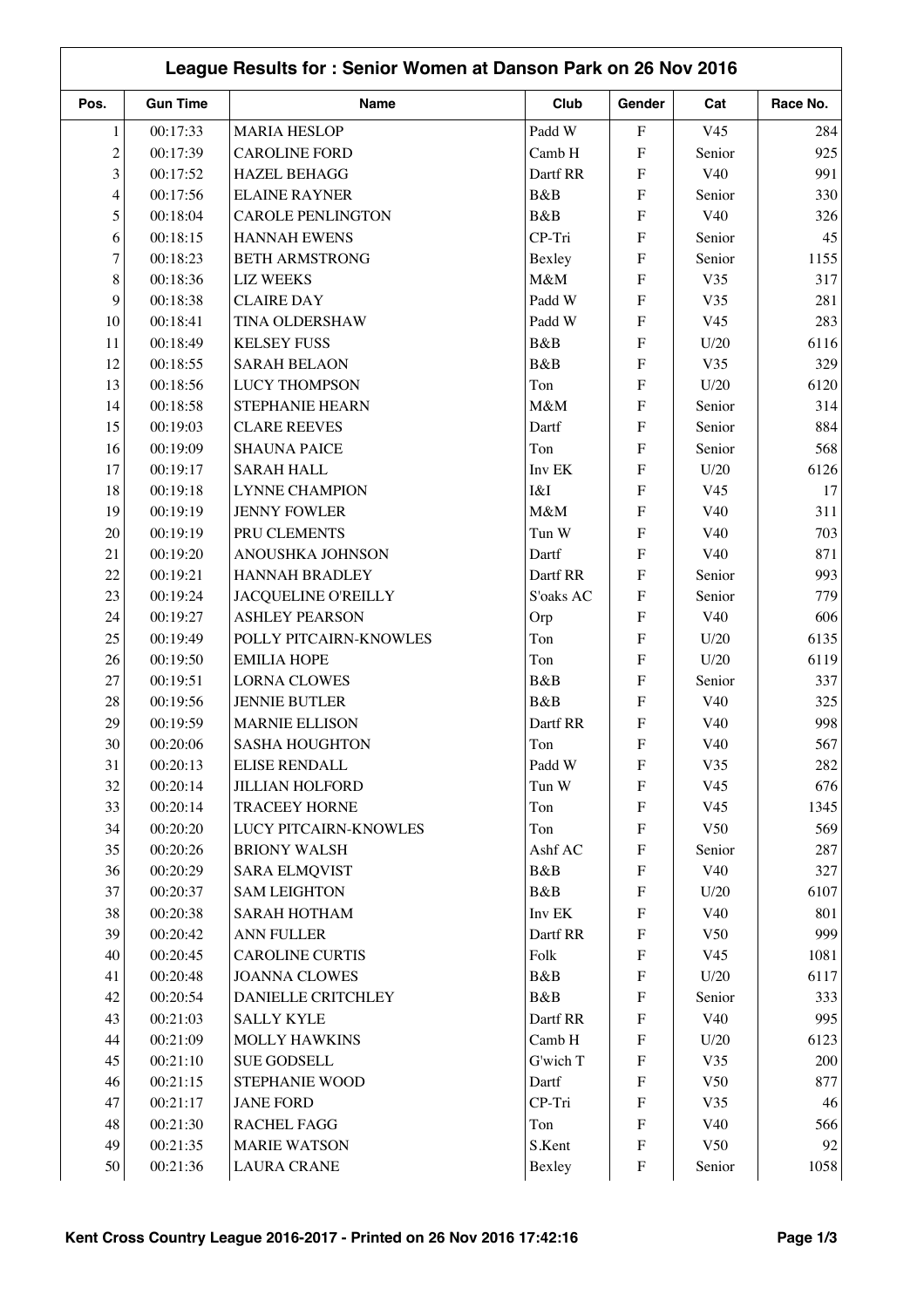| League Results for: Senior Women at Danson Park on 26 Nov 2016 |                 |                           |            |                           |                 |          |  |
|----------------------------------------------------------------|-----------------|---------------------------|------------|---------------------------|-----------------|----------|--|
| Pos.                                                           | <b>Gun Time</b> | Name                      | Club       | Gender                    | Cat             | Race No. |  |
| 51                                                             | 00:21:40        | <b>REBECCA DYER</b>       | Ashf AC    | $\boldsymbol{\mathrm{F}}$ | V35             | 286      |  |
| 52                                                             | 00:21:40        | <b>NINA RIDGE</b>         | Ton        | ${\rm F}$                 | V40             | 570      |  |
| 53                                                             | 00:21:41        | <b>SALLY GEORGE</b>       | I&I        | F                         | V35             | 26       |  |
| 54                                                             | 00:21:45        | <b>CHARLOTTE WOOD</b>     | Dartf RR   | F                         | Senior          | 996      |  |
| 55                                                             | 00:21:47        | <b>JACKIE KING</b>        | I&I        | ${\bf F}$                 | V <sub>45</sub> | 12       |  |
| 56                                                             | 00:21:50        | <b>EMMA DODDS</b>         | G'wich T   | ${\bf F}$                 | Senior          | 198      |  |
| 57                                                             | 00:21:52        | <b>MO FAZAKERLEY</b>      | M&M        | F                         | V50             | 316      |  |
| 58                                                             | 00:21:55        | <b>ALISON WILLIAMS</b>    | M&M        | ${\bf F}$                 | V40             | 319      |  |
| 59                                                             | 00:21:56        | VICKY TALBOT-ROSNER       | Inv EK     | ${\bf F}$                 | V <sub>55</sub> | 803      |  |
| 60                                                             | 00:21:58        | <b>JENNY BUTTERFIELD</b>  | G'wich T   | F                         | V35             | 195      |  |
| 61                                                             | 00:22:00        | <b>LISA BERKMAN</b>       | Swale      | ${\rm F}$                 | V40             | 185      |  |
| 62                                                             | 00:22:06        | <b>JENNY TOMEI</b>        | B&B        | ${\bf F}$                 | Senior          | 331      |  |
| 63                                                             | 00:22:06        | <b>ABBI BRISSENDEN</b>    | S.Kent     | ${\bf F}$                 | V35             | 85       |  |
| 64                                                             | 00:22:08        | <b>LAUREN FEARN</b>       | S.Kent     | ${\rm F}$                 | Senior          | 84       |  |
| 65                                                             | 00:22:12        | <b>DONELLE YAPP</b>       | B&B        | ${\rm F}$                 | Senior          | 336      |  |
| 66                                                             | 00:22:19        | <b>SHANNON RISKY</b>      | B&B        | F                         | U/20            | 6115     |  |
| 67                                                             | 00:22:19        | <b>LOUISE CHAPMAN</b>     | I&I        | F                         | Senior          | 18       |  |
| 68                                                             | 00:22:24        | <b>DENISE ROSE</b>        | Dartf RR   | $\boldsymbol{\mathrm{F}}$ | V <sub>50</sub> | 992      |  |
| 69                                                             | 00:22:46        | <b>JO HOVENDEN</b>        | Med Tri    | $\boldsymbol{\mathrm{F}}$ | Senior          | 649      |  |
| 70                                                             | 00:22:49        | <b>LESLEY MERCER</b>      | Tun W      | $\boldsymbol{\mathrm{F}}$ | V <sub>40</sub> | 692      |  |
| 71                                                             | 00:22:50        | <b>LIZZY BRAMA</b>        | CP-Tri     | ${\bf F}$                 | Senior          | 40       |  |
| 72                                                             | 00:22:51        | SOPHIE RICHARDSON         | Tun W      | $\boldsymbol{\mathrm{F}}$ | Senior          | 1347     |  |
| 73                                                             | 00:22:53        | <b>JESSICA DANDO</b>      | Dartf      | ${\bf F}$                 | Senior          | 886      |  |
| 74                                                             | 00:23:01        | <b>CATHERINE O'CONNOR</b> | Folk       | F                         | V <sub>45</sub> | 1078     |  |
| 75                                                             | 00:23:06        | <b>ALEXANDRA DIX</b>      | CP-Tri     | ${\bf F}$                 | Senior          | 44       |  |
| 76                                                             | 00:23:09        | <b>CATHY COOKE</b>        | CP-Tri     | F                         | V40             | 43       |  |
| 77                                                             | 00:23:15        | <b>SALLY CARR</b>         | Camb H     | ${\rm F}$                 | V <sub>45</sub> | 1349     |  |
| 78                                                             | 00:23:17        | <b>SONIA BARDEN</b>       | Tun W      | ${\rm F}$                 | V35             | 1206     |  |
| 79                                                             | 00:23:20        | LIZZIE CHURCH             | G'wich T   | ${\bf F}$                 | Senior          | 197      |  |
| 80                                                             | 00:23:20        | <b>ELIZABETH IVES</b>     | Dartf      | F                         | V45             | 875      |  |
| 81                                                             | 00:23:21        | <b>CATRIONA WATTS</b>     | Folk       | ${\bf F}$                 | V <sub>45</sub> | 1103     |  |
| 82                                                             | 00:23:23        | HELEN NYBERG-MITROI       | Dartf      | ${\bf F}$                 | V35             | 873      |  |
| 83                                                             | 00:23:24        | <b>JODY STOAKES</b>       | Folk       | ${\bf F}$                 | V35             | 1093     |  |
| 84                                                             | 00:23:24        | <b>SUSAN DIXON</b>        | Camb H     | ${\bf F}$                 | V50             | 1350     |  |
| 85                                                             | 00:23:27        | <b>ALI CANN</b>           | G'wich T   | $\boldsymbol{\mathrm{F}}$ | Senior          | 243      |  |
| 86                                                             | 00:23:31        | NIENKE HENSBROEK          | G'wich T   | $\boldsymbol{\mathrm{F}}$ | V35             | 204      |  |
| 87                                                             | 00:23:34        | <b>KELLY FOSTER</b>       | <b>RRM</b> | ${\bf F}$                 | V35             | 1352     |  |
| 88                                                             | 00:23:36        | <b>LISA WILD</b>          | <b>RRM</b> | ${\bf F}$                 | V40             | 168      |  |
| 89                                                             | 00:23:37        | <b>CLARE BROWN</b>        | clubchange | $\boldsymbol{\mathrm{F}}$ | V <sub>45</sub> | 1344     |  |
| 90                                                             | 00:23:44        | <b>CLAIRE CLARKE</b>      | Orp        | ${\rm F}$                 | V <sub>45</sub> | 617      |  |
| 91                                                             | 00:23:44        | <b>ANITA DUBERY</b>       | Orp        | $\boldsymbol{\mathrm{F}}$ | V50             | 616      |  |
| 92                                                             | 00:23:45        | STELLA RICHARDSON         | Tun W      | ${\bf F}$                 | V60             | 698      |  |
| 93                                                             | 00:23:48        | <b>JOANNE MURPHY</b>      | Camb H     | ${\bf F}$                 | V <sub>55</sub> | 1260     |  |
| 94                                                             | 00:23:59        | <b>LYNNE MORGAN</b>       | Dartf      | ${\bf F}$                 | V35             | 874      |  |
| 95                                                             | 00:24:15        | MONICA WHITEFIELD         | Camb H     | $\boldsymbol{\mathrm{F}}$ | V50             | 937      |  |
| 96                                                             | 00:24:17        | <b>SUE COOPER</b>         | Inv EK     | $\boldsymbol{\mathrm{F}}$ | V <sub>55</sub> | 804      |  |
| 97                                                             | 00:24:18        | <b>ISABEL DICKINSON</b>   | Ashf AC    | ${\bf F}$                 | Senior          | 288      |  |
| 98                                                             | 00:24:26        | <b>GAIL TURBUTT</b>       | Folk       | ${\bf F}$                 | V40             | 1077     |  |
| 99                                                             | 00:24:30        | RENEE-MARIE YOUNG         | Dartf      | $\boldsymbol{\mathrm{F}}$ | V <sub>45</sub> | 876      |  |
| 100                                                            | 00:24:32        | STEPHANIE DANN            | Dartf      | ${\bf F}$                 | Senior          | 887      |  |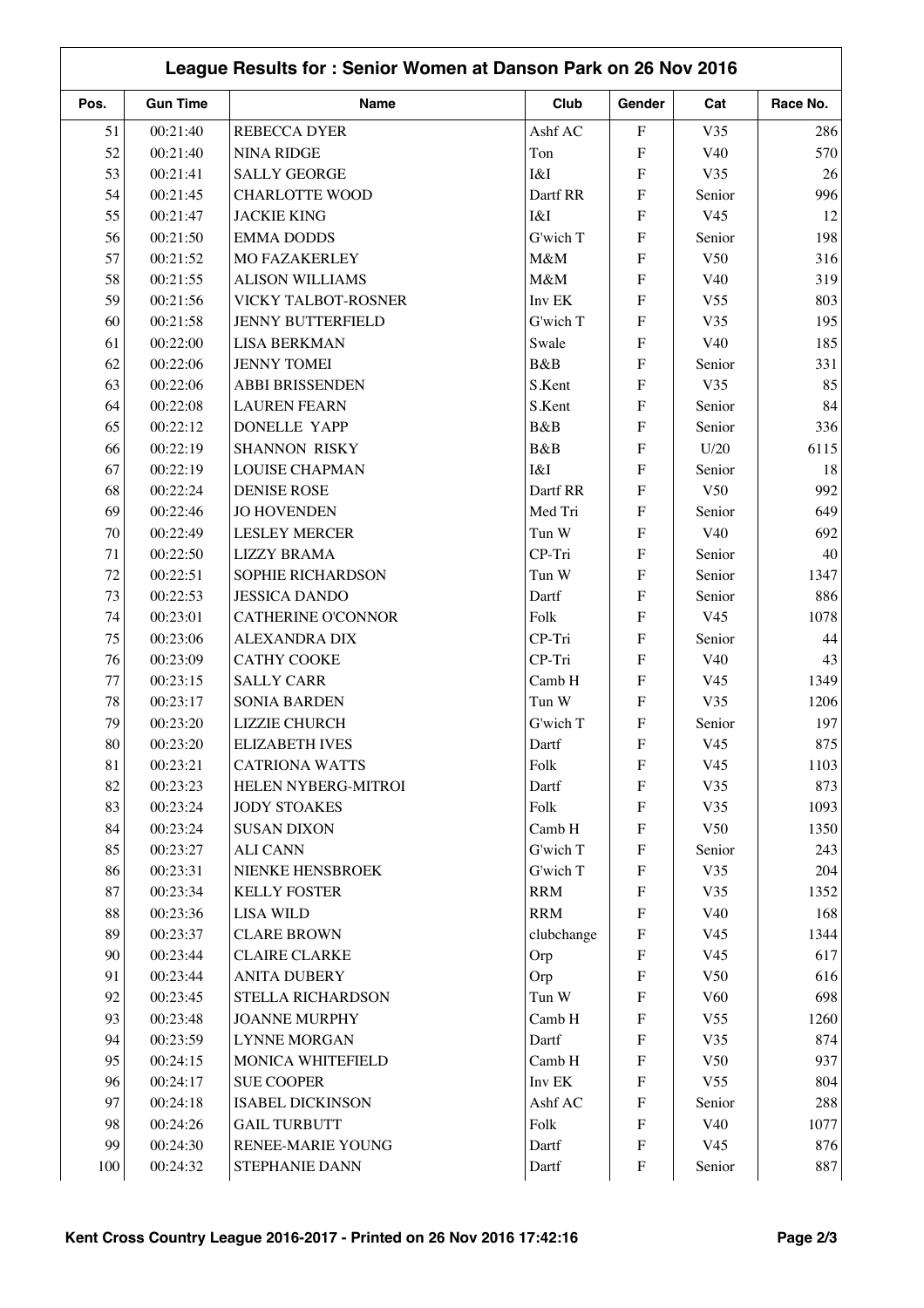| League Results for: Senior Women at Danson Park on 26 Nov 2016 |                 |                          |             |                           |                 |          |  |  |  |
|----------------------------------------------------------------|-----------------|--------------------------|-------------|---------------------------|-----------------|----------|--|--|--|
| Pos.                                                           | <b>Gun Time</b> | Name                     | Club        | Gender                    | Cat             | Race No. |  |  |  |
| 101                                                            | 00:24:33        | <b>SUSAN EDWARDS</b>     | Camb H      | $\boldsymbol{\mathrm{F}}$ | V <sub>55</sub> | 929      |  |  |  |
| 102                                                            | 00:24:46        | MOLLY STEWART            | Med Tri     | ${\bf F}$                 | U/20            | 6121     |  |  |  |
| 103                                                            | 00:24:47        | <b>MONIKA THALER</b>     | Orp         | $\mathbf F$               | V40             | 973      |  |  |  |
| 104                                                            | 00:24:49        | <b>KATIE MYERS</b>       | G'wich T    | $\overline{F}$            | Senior          | 214      |  |  |  |
| 105                                                            | 00:24:54        | <b>EMMA HARKINS</b>      | G'wich T    | $\overline{F}$            | Senior          | 203      |  |  |  |
| 106                                                            | 00:24:57        | <b>HELEN FOOKS</b>       | I&I         | $\overline{F}$            | V <sub>45</sub> | 11       |  |  |  |
| 107                                                            | 00:24:59        | THEA SAUNDERS            | G'wich T    | $\overline{F}$            | Senior          | 218      |  |  |  |
| 108                                                            | 00:25:01        | <b>JENNY BALDOCK</b>     | <b>RRM</b>  | $\mathbf F$               | V <sub>55</sub> | 179      |  |  |  |
| 109                                                            | 00:25:05        | <b>LAURA FINCH</b>       | Orp         | $\mathbf F$               | V35             | 611      |  |  |  |
| 110                                                            | 00:25:05        | <b>JENNY WHITEHEAD</b>   | Folk        | $\overline{F}$            | V <sub>45</sub> | 1100     |  |  |  |
| 111                                                            | 00:25:06        | <b>EMMALONG</b>          | Folk        | ${\bf F}$                 | V <sub>45</sub> | 1098     |  |  |  |
| 112                                                            | 00:25:12        | SHELLEY CLARK            | Camb H      | $\overline{F}$            | U/20            | 6130     |  |  |  |
| 113                                                            | 00:25:15        | <b>JANICE MOOREKITE</b>  | Larkf       | ${\bf F}$                 | V <sub>55</sub> | 29       |  |  |  |
| 114                                                            | 00:25:21        | RACHEL HOLMES            | G'wich T    | $\overline{F}$            | Senior          | 1303     |  |  |  |
| 115                                                            | 00:25:28        | <b>MANDY JARVIS</b>      | Bexley      | ${\bf F}$                 | V <sub>50</sub> | 1259     |  |  |  |
| 116                                                            | 00:25:29        | <b>GEMMA RICHARDSON</b>  | Tun W       | ${\bf F}$                 | Senior          | 690      |  |  |  |
| 117                                                            | 00:25:38        | <b>KIRSTIE TAYLOR</b>    | Dartf       | ${\bf F}$                 | V40             | 881      |  |  |  |
| 118                                                            | 00:25:41        | <b>ROSE WADE</b>         | Bexley      | $\mathbf F$               | V <sub>50</sub> | 1063     |  |  |  |
| 119                                                            | 00:25:47        | <b>JENNY RAYMENT</b>     | <b>Beck</b> | $\overline{F}$            | V35             | 1143     |  |  |  |
| 120                                                            | 00:26:02        | <b>SARAH DODDS</b>       | Bexley      | $\boldsymbol{\mathrm{F}}$ | V35             | 1261     |  |  |  |
| 121                                                            | 00:26:08        | <b>JANE JEFFERY</b>      | <b>RRM</b>  | $\mathbf F$               | V35             | 178      |  |  |  |
| 122                                                            | 00:26:20        | <b>DAWN ANNETT</b>       | <b>SLGR</b> | $\overline{F}$            | V <sub>45</sub> | 916      |  |  |  |
| 123                                                            | 00:26:38        | <b>MARIA MACDONALD</b>   | Camb H      | $\mathbf F$               | V60             | 930      |  |  |  |
| 124                                                            | 00:27:24        | <b>KAT FORD</b>          | M&M         | ${\bf F}$                 | Senior          | 924      |  |  |  |
| 125                                                            | 00:27:27        | <b>JACQUELINE RIDOUT</b> | Dartf RR    | $\mathbf F$               | V <sub>55</sub> | 707      |  |  |  |
| 126                                                            | 00:28:00        | <b>JULIE LOCKWOOD</b>    | G'wich T    | ${\bf F}$                 | V <sub>45</sub> | 210      |  |  |  |
| 127                                                            | 00:28:02        | <b>CLAIRE JENKINS</b>    | Orp         | $\overline{F}$            | V40             | 1348     |  |  |  |
| 128                                                            | 00:28:11        | <b>LISA SMITH</b>        | Folk        | ${\bf F}$                 | V35             | 1085     |  |  |  |
| 129                                                            | 00:29:06        | <b>JANICE MUNDAY</b>     | Dartf       | $\overline{F}$            | V40             | 880      |  |  |  |
| 130                                                            | 00:29:15        | STEPHANIE HAM            | Bexley      | F                         | V40             | 1053     |  |  |  |
| 131                                                            | 00:29:17        | <b>AUDREY LIVINGSTON</b> | CP-Tri      | $\boldsymbol{\mathrm{F}}$ | V50             | 48       |  |  |  |
| 132                                                            | 00:29:41        | <b>GERALDINE LEGON</b>   | Bexley      | $\boldsymbol{\mathrm{F}}$ | V <sub>55</sub> | 1056     |  |  |  |
| 133                                                            | 00:29:46        | <b>TINA EKE</b>          | Folk        | $\boldsymbol{\mathrm{F}}$ | V <sub>55</sub> | 1079     |  |  |  |
| 134                                                            | 00:30:16        | <b>GILLIAN MANNING</b>   | Dartf       | ${\bf F}$                 | V <sub>55</sub> | 879      |  |  |  |
| 135                                                            | 00:32:29        | <b>HILARY LOGAN</b>      | G'wich T    | ${\bf F}$                 | V35             | 211      |  |  |  |
| 136                                                            | 00:33:25        | <b>JANET PYNE</b>        | Dartf       | ${\bf F}$                 | V65             | 878      |  |  |  |
| 137                                                            | 00:36:05        | <b>JEANNETTE GILES</b>   | I&I         | $\boldsymbol{\mathrm{F}}$ | V75             | 16       |  |  |  |